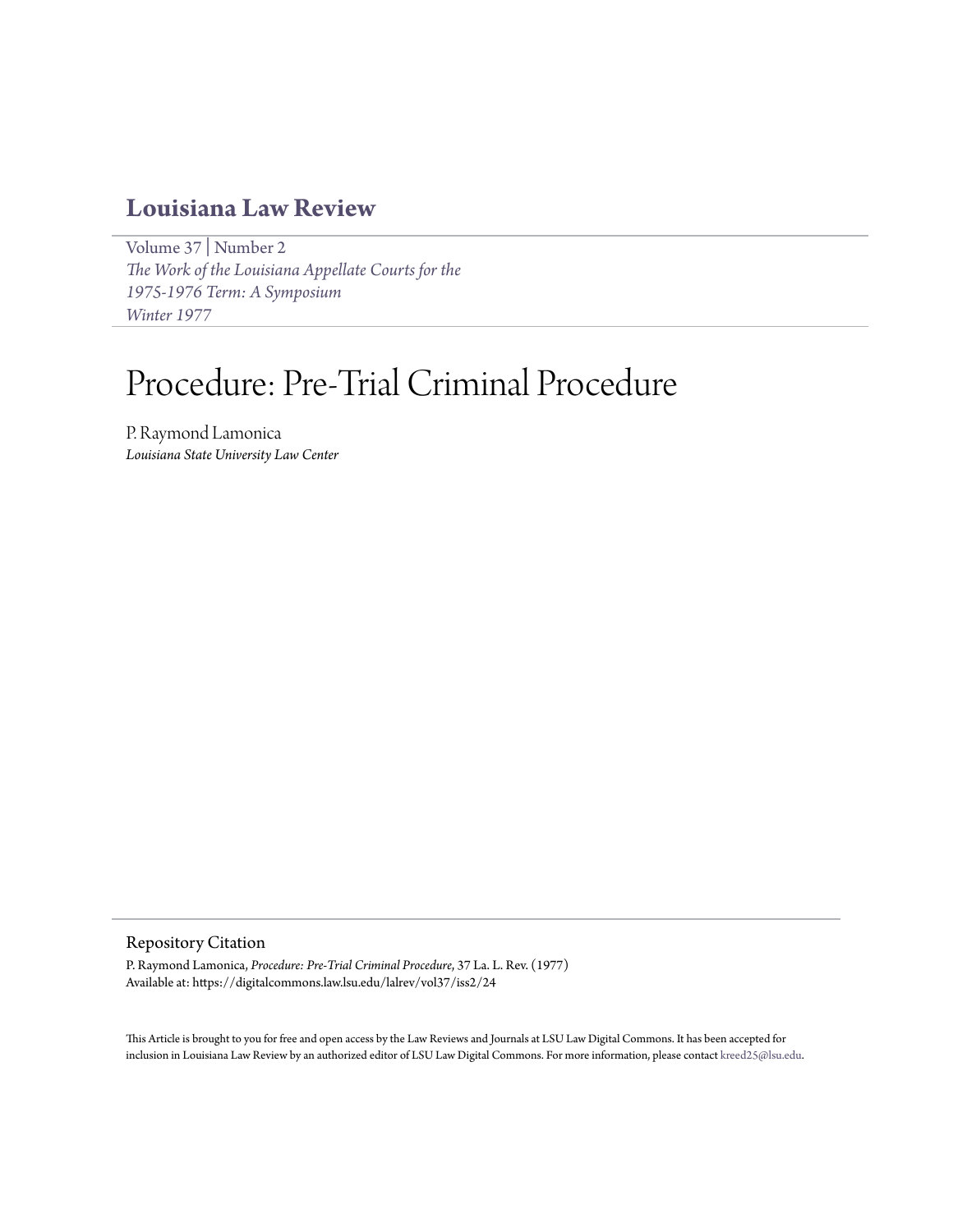#### PRE-TRIAL CRIMINAL PROCEDUREt

#### P. Raymond Lamonica **\***

# FOURTH AMENDMENT ARTICLE **1,** SECTION **5** RIGHTS-SEARCH OF PERSON INCIDENT TO ARREST

The *Robinson- Gustafson<sup>I</sup>*rationale for search of the person incident to a full custody arrest was examined and applied in *State v. Breaux.2* The defendant was stopped by a policeman for speeding. The officer issued a summons and was awaiting routine confirmation of ownership of the vehicle by radio when another officer drove up. The second officer, without communicating with the first, opened the door to defendant's automobile and searched it. After finding an empty beer can, the second officer walked over to defendant and asked him how many beers he had drunk. The

*t* Author's Note: In the pre-trial criminal procedure area, because of the number of cases and issues and their often being closely tied to unique factual settings, it is impossible in a limited space to present a comprehensive or completely representative view of the activity of the court during the term. The cases are selected primarily because it is believed they present new questions or new treatments. Analysis is, of course, greatly abbreviated.

Because many of the decisions are by a close vote and because of the developing nature of the legal principles, emphasis is often placed on the "language" instead of the "holding." The reader is warned to note the same. Finally, since many of the pre-trial issues have traditionally been treated as United States Constitutional issues, it may be a distortion to examine state developments without reference to United States Supreme Court developments. Significant United States Supreme Court pre-trial procedure cases are listed for reference.

FOURTH **AMENDMENT:** South Dakota v. Opperman, 96 **S.** Ct. 3092 (1976) (auto search); United States v. Martinez-Fuente, 96 **S.** Ct. 3074 (border stop and search); Andresen v. Maryland, 96 **S.** Ct. 2737 (1976) (search warrant description); United States v. Santana, 96 S. Ct. 2406 (1976) (arrest); Texas v. White, 426 U.S. 67 (1976) (auto search); United States v. Watson, 423 U.S. 411 (1976) (arrest).

**FIFrH AMENDMENT:** Andresen v. Maryland, 96 **S.** Ct. 2737 (1976) (fourth amendment, fifth amendment relationship, seizure of papers); Doyle v. Ohio, **96** S. Ct. 2240 (1976) *(Miranda* silence as impeachment). United States v. Mandujano, 96 **S.** Ct. 1768 (1976) *(Miranda,* perjury); Beckwith v. United States, 96 S. Ct. 1612 (1976) (custodial interrogation); Ohio v. Gallagher, 96 **S.** Ct. 1438 (1976) (custodial interrogation).

DISCOVERY: United States v. Agurs, 96 **S.** Ct. 2392 (1976) (Brady *v.* Maryland amplified).

GUILTY PLEAS: Henderson v. Morgan, 96 S. Ct. 2253 (1976) (factual basis of guilt). \* Associate Professor of Law, Louisiana State University.

**1.** Gustafson v. Florida, 414 U.S.260 (1973); United States v. Robinson, 414 U.S. 218 (1973). *See also* United States v. Edwards, 415 U.S. 800 (1974).

2. 329 So. 2d 696 (La. 1976).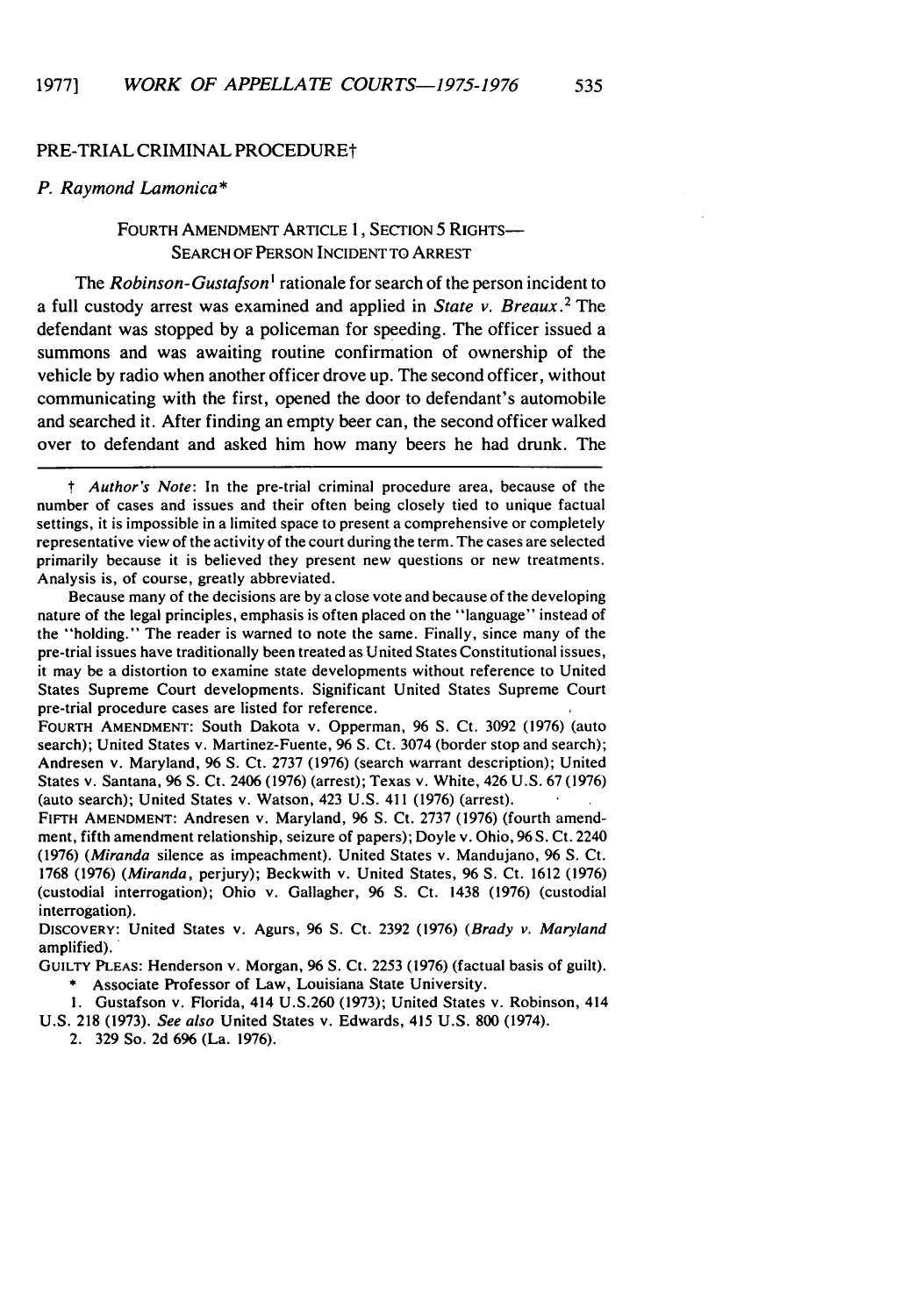defendant replied that he had drunk only one. The second officer then "put his hand on the right hand pocket of the blue jean pants worn by the defendant . . . squeezed, felt something soft and put his hand in and dragged out a small cellophane bag containing two marijuana cigarettes."<sup>3</sup>

The state maintained that the search and seizure was valid because it was "incident to a lawful arrest" and that defendant was arrested because he was lawfully detained.4 Thus the court was presented, apparently for the first time, with the proposition that the stopping of a person for a traffic violation constitutes an arrest which authorizes a search of the person incident to that arrest.<sup>5</sup>

The court correctly rejected the state's contention and concluded that "not every authorized detention may constitute an 'arrest' which justifies incident to it a search of the person. The arrests contemplated which do justify a search of the person incident to it are full custody arrests *reasonably* and lawfully made with the purpose of booking the person . . . for the offense 'charged'."6

Since the first officer previously had issued the summons in this case the facts presented a rather simple situation: there had been objective actions which indicated a clear intent not to place the defendant in full custody arrest for the purpose of booking. As yet no Louisiana case has addressed the more difficult factual situations requiring a determination of what circumstances will authorize a full custody arrest to afford reliance upon the Robinson-Gustafson rationale. In misdemeanor cases the Code of Criminal Procedure appears to authorize an arrest and booking<sup>7</sup> but gives the officer discretion to issue a summons in lieu of booking "if he [the officer] has reasonable ground to believe that the person will appear upon a summons. **"8**

In light of *Breaux* there is serious doubt that an officer who exercises

<sup>3.</sup> *Id.* at 698.

<sup>4.</sup> The state relied heavily upon the definition of arrest in LA. CODE CRIM. P. art. 201: "Arrest is the taking of one person into custody by another **....** There must be an actual restraint of the person. The restraint may be imposed by force or may result from **. . .** submission **.... "**

<sup>5.</sup> Such a proposition is not dependent upon the existence of independent probable cause to search; neither is it predicated upon officer self-protection grounds. *See* Gustafson v. Florida, 414 U.S. 260 (1973); United States v. Robinson, 414 U.S. 218 (1973).

<sup>6. 329</sup> So. 2d at 699 (Emphasis added).

**<sup>7.</sup>** See LA. CODE CRIM. P. art. 213(3).

<sup>8.</sup> *Id.* art. 211. LA. R.S. 32:391 (as amended by Act 230 of the 1976 regular session) appears to diminish somewhat the officer's discretion to arrest and book for violations of Title 32, but upon failure to post bond, if required, a full custody arrest with booking appears to be authorized. See also LA. R.S. 32:411 (as amended by Acts 185 and 520 of the 1976 regular session).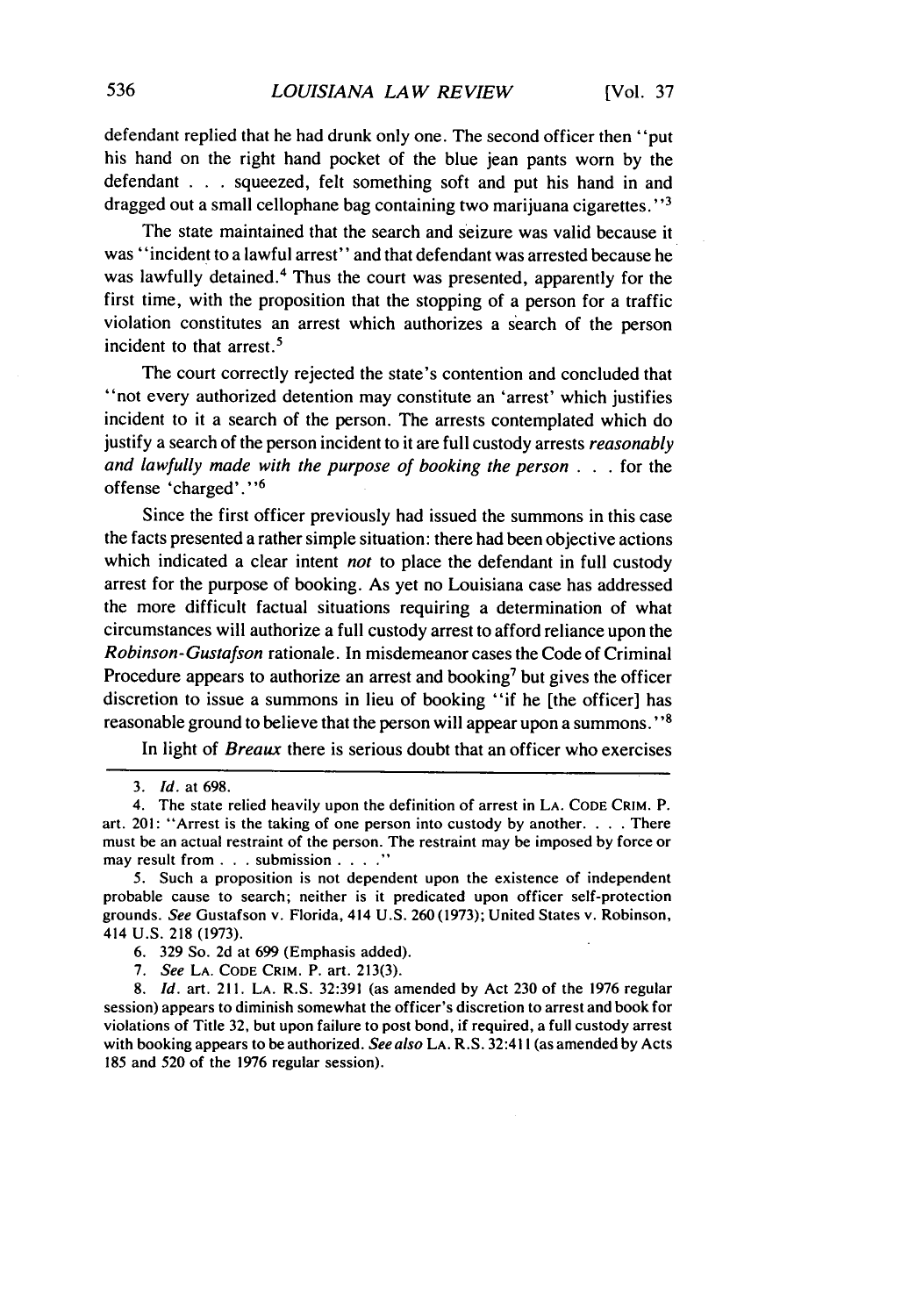# his apparently unfettered discretion to arrest and book in misdemeanor cases will be able—without a further showing—to avail himself of the Robinson-Gustafson search of the person incident to arrest. The nature of the further showing is indicated by Justice Tate speaking for the majority, "we expressly do not hold. **. .** that an arbitrary or non-customary decision of an officer to arrest a person instead of to issue a summons for a misdemeanor will justify as reasonable any search incident to it.  $\cdot$ <sup>9</sup>

In both Robinson and Gustafson the authorization of full custody arrests by the facts or regulations was not challenged.<sup>10</sup> Breaux indicates that a "non-customary" or arbitrary full custody arrest will not support an incidental search of the person. In that connection the court did not consider the suggestion of Justice Stewart, concurring in Gustafson, that "a persuasive claim might have been made **. . .** that the custodial arrest **. . .** for a minor traffic offense violated his right under the Fourth and Fourteenth Amendment."<sup>11</sup>

Breaux clearly holds that if the officer has objectively indicated an intent not to book, a search is unauthorized; the dicta goes further and indicates that even if the officer has not decided against a custodial arrest, he cannot search if such an arrest and booking would be "non-customary." While the court did not consider whether full custody arrests for minor traffic violations would be per se unconstitutional as Justice Stewart suggested, the "non-customary" standard might make such a determination unnecessary since political realities doubtless would prevent customary full custody arrests for minor traffic offenses.

The court does not indicate upon whom the burden of showing a customary or non-customary full custody arrest situation rests. Since the search incident to a full custody arrest is an exception to the per se warrant requirement, a strong argument can be made in favor of requiring the state to show the customary nature of the full custody arrest.<sup>12</sup> However, until a holding on this question is obtained it is incumbent upon counsel for defendant to develop a record reflecting the customary or non-customary practice of effecting full custody arrests under the particular circumstances. **I'**

13. Justice Marcus' concurring opinion indicates a belief that if, under the facts of Breaux, the officer had not previously decided to issue a summons he could have

<sup>9. 329</sup> So. 2d at 700 n.4.

<sup>10.</sup> *See, e.g.,* United States v. Robinson, 414 U.S. 218 (1973).

<sup>11.</sup> Gustafson v. Florida, 414 U.S. 260, 266 (1973).

<sup>12.</sup> See, e.g., Chimel v. California, 395 U.S. 752 (1969); *The Work of the* Louisiana Appellate Courts for the **1974-1975** Term-Pre-trial Criminal Procedure, 36 LA. L. REV. 575, 592 (1976).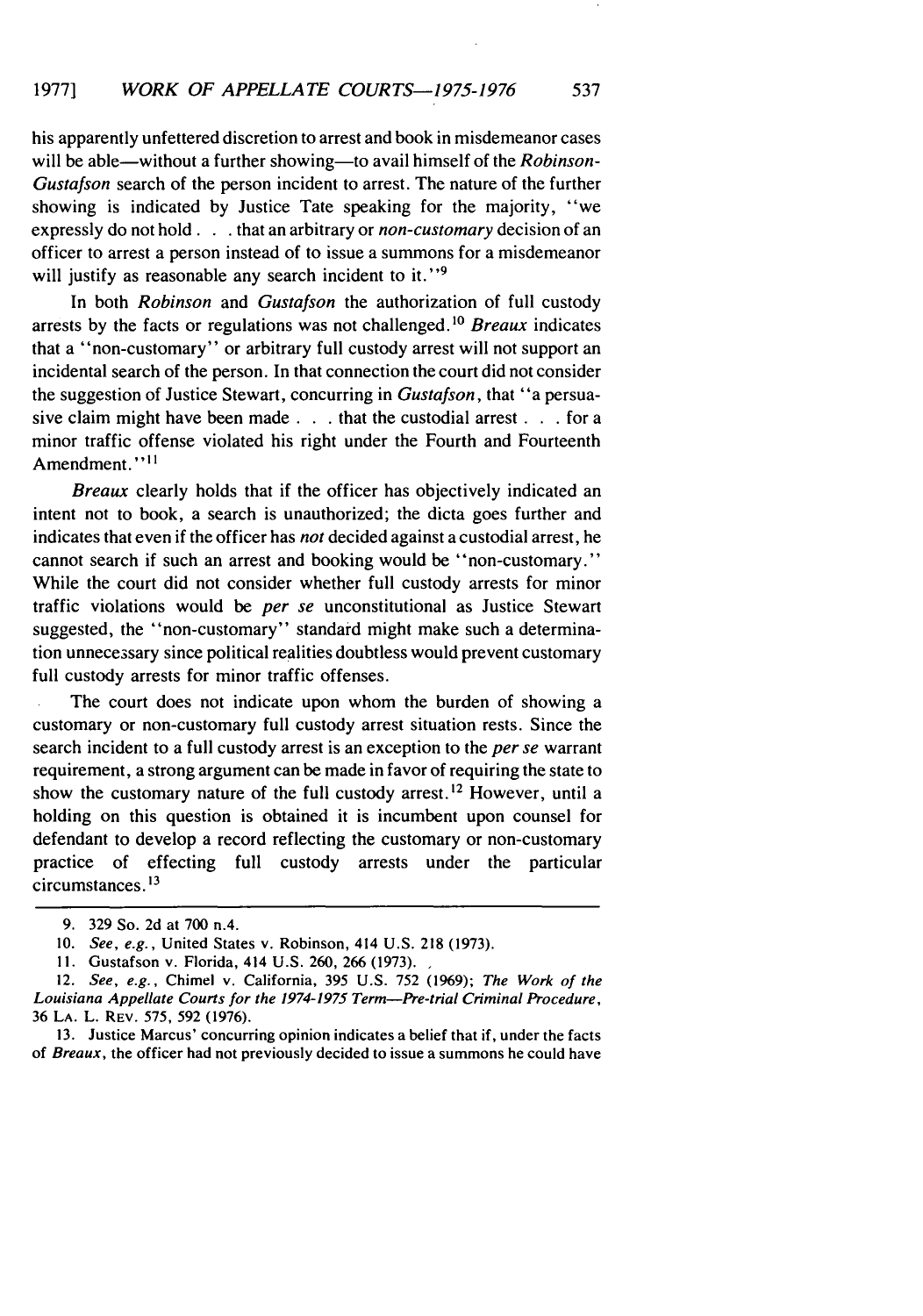#### **KNOWN INFORMANTS-CREDIBILITY**

Last year's review of the cases dealing with the use of informers' hearsay to establish probable cause concluded that "one might infer that the mere naming of an informant is sufficient to establish credibility, or that credibility is not a consideration when the informant is known." 14 In *State* v. Searle,<sup>15</sup> the court moved closer to accepting the *per se* credibility of a known informant when the affiant is presenting a hearsay statement based upon that informant's assertions. The court noted,

"Significantly, **. . .** [the officer's] informer was not a confidential, unnamed informer. He was, instead, a *named* and *non' professional* informer **. . .,,16**

As a basis for that distinction the court relied upon *United States v. Darensbourg,'7* in its distinction between professional and nonprofessional informers. The court notes,

"The rule growing out of these cases *[Aguilar-Spinelli* and progeny] should not be applied as readily to an eyewitness such **as...** [here]. An ordinary citizen complaining of a burglary would not usually be familiar to the police, or have had occasion to inform in the past. As a consequence his credibility could not be vouched for by the officer."<sup>18</sup>

Thus, Louisiana may have accepted an "identified-non-professional" category of informants not controlled by the "two-prong" test of *Aguilar-*

14. *See The Work of the Louisiana Appellate Courts for the 1974-1975 Term-Pre-trial Criminal Procedure,* 36 LA. L. REV. 575, 583 (1976).

18. 339 So. 2d at 1198.

effected a full custody arrest and searched the person incident to it. He also suggests that a self-protective frisk would have justified the seizure. With respect to the former contention, neither *Gustafson* nor *Robinson* authorize an incident search where there are not good grounds for a full custody arrest. The latter contention could be supported under *Terry v. Ohio,* 392 U.S. **1** (1968), and *Adams v. Williams,* 407 U.S. 143 (1972), *if* the officer had reason to fear for his safety. First, he could have frisked and then *if* he had reason to believe a weapon was present he could have searched. Since in *Breaux* he felt soft matter, not indicating a weapon, it is difficult to support an ability to search after the frisk. Justice Marcus' literal reading of LA. CODE CRIM. P. art. 215.1 which appears to authorize such a search is believed to be unconstitutional under *Terry.* Neither *Adams* nor *Terry* authorize a general exploratory *search* for evidence in the "stop and frisk" situation.

<sup>15. 339</sup> So. 2d 1194 (La. 1976).

<sup>16.</sup> *Id.* at 1197 (Emphasis added).

<sup>17. 520</sup> F.2d 985 (5th Cir. 1975). *See also The Work of the Louisiana Appellate Courts for the 1974-1975 Term-Pre-trial Criminal Procedure,* 36 LA. L. REV. 575, 584 n.42 (1976).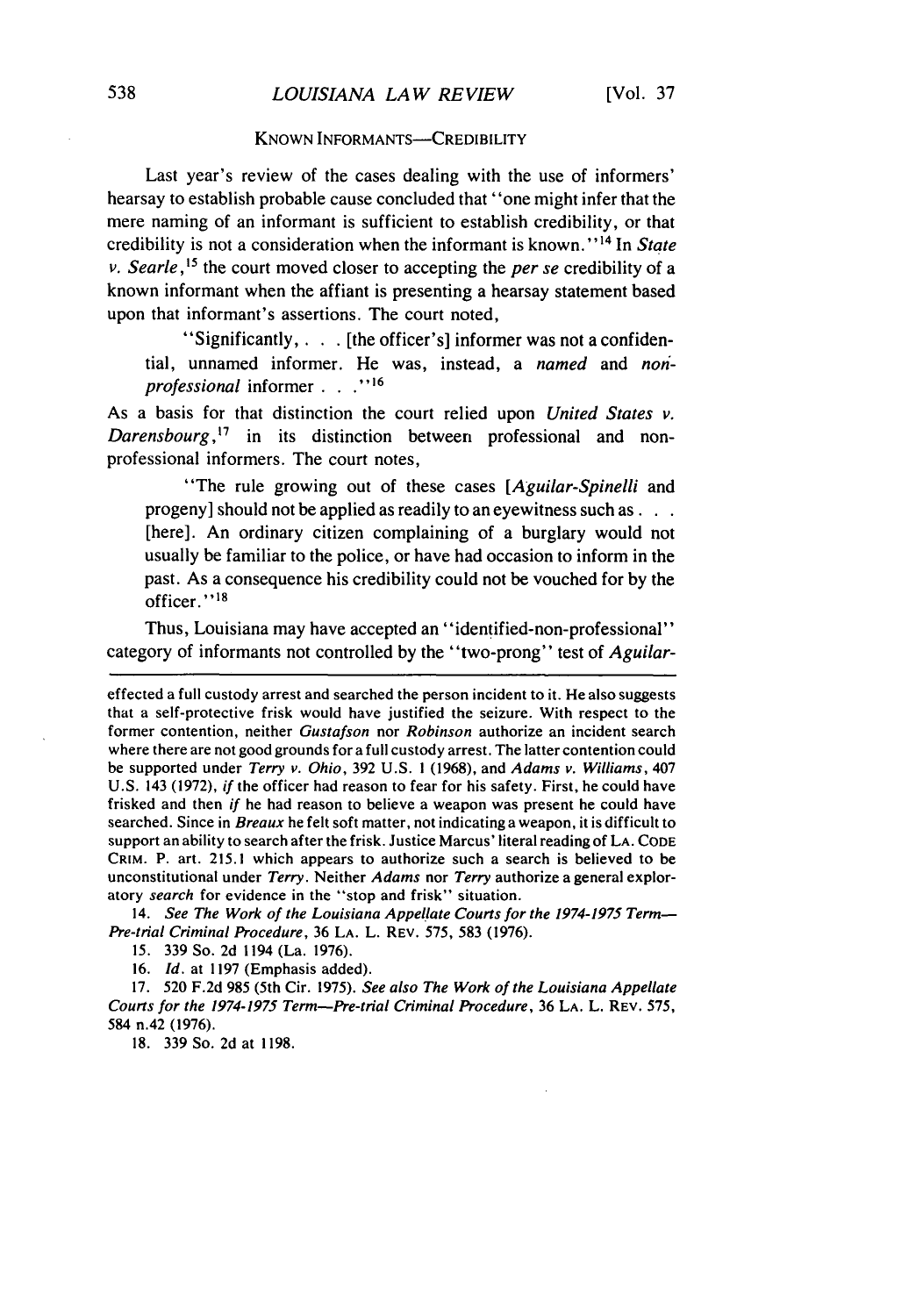*Spinelli.* **1 <sup>9</sup>**While the application of that rationale in *Searle* is not objectionable, it should be recognized that "identified-non-professional" informants can vary with respect to credibility considerations as well as unnamed professionals. Since the ultimate question is the existence of probable cause, some consideration of credibility characteristics should always be given, even when the informant is identified and non-professional. It may not be unreasonable to assume that a victim of a crime is credible because he identifies himself and because of his relationship to the criminal activity, but it might well be unreasonable to assume that *every* identified and apparently non-professional informant is credible.<sup>2</sup> " A *per se* credibility rule should be carefully considered before acceptance.<sup>21</sup> Even if such a rule were adopted, it should not lessen the requirement that there be a showing that the informant obtained his information in a reliable manner. The court appropriately might require a stronger showing of the reliability of the manner of obtaining the information when there is reliance upon the presumption of credibility in identified non-professional informer situations.

#### SEARCH WARRANTS-VERACITY OF AFFIANT

Prior to *State v. Cox*,<sup>22</sup> State v. Melson<sup>23</sup> and *State v. Giordano*<sup>24</sup> appeared to have resolved the question of the circumstances in which a search warrant application purporting to rely upon an unidentified informant could be challenged. In *Melson* Justice Dixon's well-reasoned opinion concluded that the defendant had a right to traverse affiants' allegations about an unidentified informer in a search warrant affidavit concluding that this ability to traverse was necessary to protect against unwarranted privacy invasions, to protect the integrity of the judicial process and to insure the existence of probable cause.<sup>25</sup>

To prevent unwarranted attempts to controvert the affiant's statements, the court in Giordano, a companion case, held that in making allegations challenging the lack of veracity of the affiant, "the defendant must

25. 284 So. 2d at 874-75.

<sup>19.</sup> Briefly, that test requires establishing (i) the credibility of **the** informant and (2) the reliability of the manner in which the informant gained his information in the warrant application. See The Work *of the* Louisiana Appellate *Courts* for the *1974-75 Term-Pre-trial Criminal* Procedure, **36 LA.** L. REV. 575, **579 (1976).**

<sup>20.</sup> *See* United States v. Darensbourg, 520 F.2d 985, **989** (5th Cir. 1975) (Goldberg, **J.,** dissenting).

<sup>21.</sup> A magistrate might be prudent in questionable instances to require production of the known informer in order to personally assess his credibility.

<sup>22. 330</sup> So. 2d 284 (La. **1976).**

**<sup>23.</sup>** 284 So. 2d **873** (La. 1973).

<sup>24. 284</sup> So. 2d 880 (La. 1973).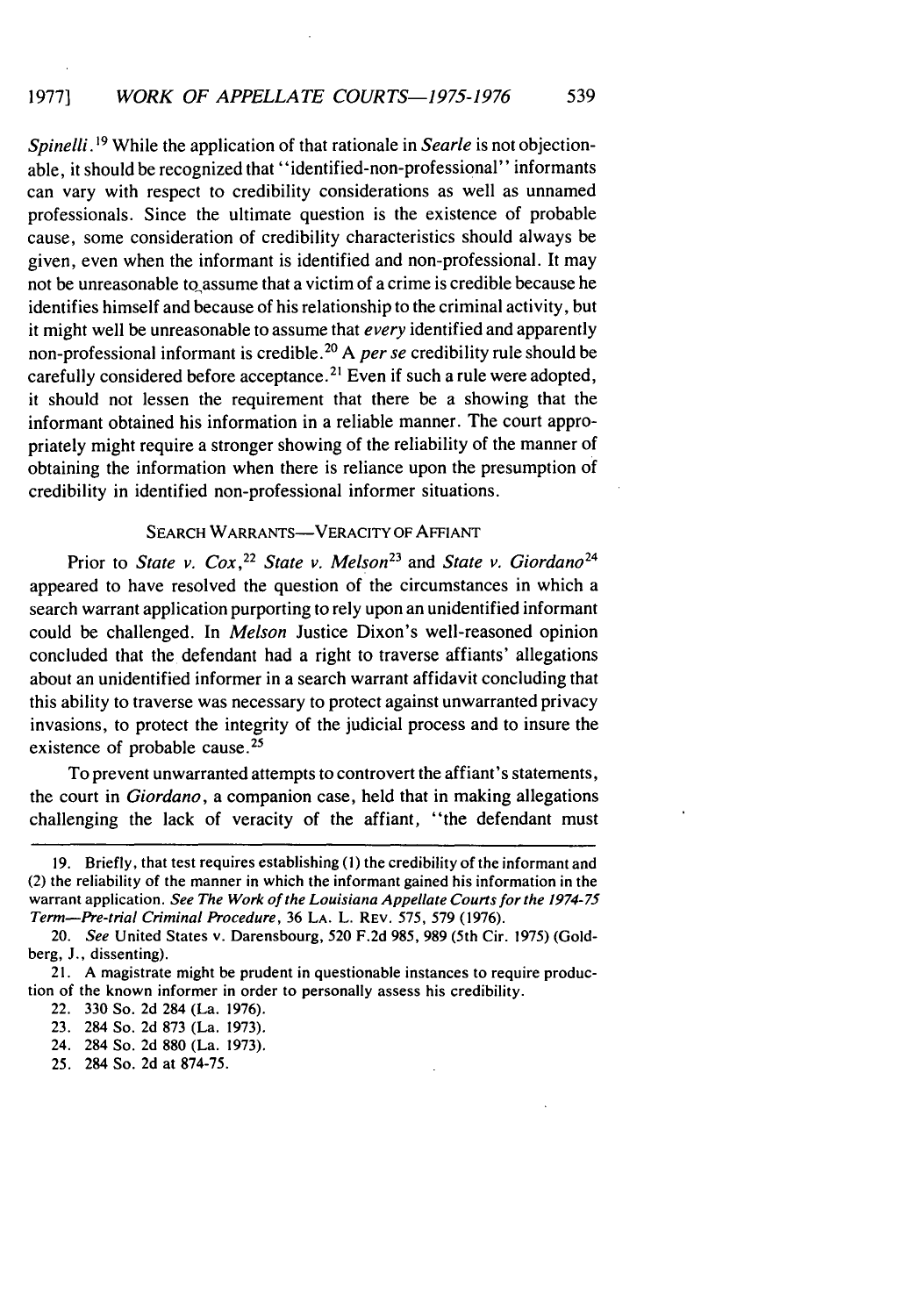demonstrate a genuine issue to enable the court to regulate proof, and.to allow the state an opportunity to produce the evidence relevant to the issue. **'26**

In *Cox,* the defendant filed a motion to suppress alleging "that the information was not furnished to [the affiant] by any informer and that [the affiant] either intentionally or unintentionally misrepresented the facts in executing the oath in support of the search warrant." At the hearing addressed to this issue the defendant produced evidence that the only persons in the apartment within the time frame mentioned by the informant were three co-defendants and one other named person who denied being the informer.

After reversal upon rehearing, the majority opinion concluded, "the motion to suppress merely alleged that the information furnished by affiant in support of the issuance of the warrant was false . **. .** . No facts were *alleged* to support these conclusions."<sup>27</sup> Citing *Giordano* the court indicated further that a defendant cannot controvert the truthfulness of an affiant **...** without demonstrating a genuine issue on (sic) the affiant's veracity supported by *convincing allegations of fact* which, if proven, would establish the falsity of the affidavit."<sup>28</sup>

In light of the facts of *Cox* the language creates substantial confusion. It appears that the court is refusing to allow the defendant to traverse the veracity of the affiant because of a pleading defect, *i.e.,* the failure to include in the motion to suppress allegations of the specific facts which support the claim of falsity. Such a position is certainly tenable and moreover appears to be required in light of *Giordano.* But, the specificity of pleading requirement addresses itself to the question of whether the court will allow testimony directed toward the issue of affiant veracity to be presented at all. The trial court in *Cox* did allow evidence directed to affiant's veracity to be adduced based upon the general and deficient pleading. At that point the evidence presented certainly must be seen as supplementing the general pleading or the defendant should be given an opportunity to expressly amend the pleading. <sup>29</sup>

There is no doubt in this writer's mind that the facts adduced clearly established, at a minimum, a "genuine issue of fact" with respect to the affiant's veracity. The testimony reflected that only one non-defendant was present, and the officer-affiant admitted that he was not the informer. The

<sup>26. 284</sup> So. 2d at 881.

<sup>27. 330</sup> So. 2d at 292 (La. 1976) (Emphasis added).

<sup>28.</sup> *Id.* (Emphasis added).

<sup>29.</sup> *See, e.g.,* **LA.** CODE CRIM. P. arts. **488,** 1154.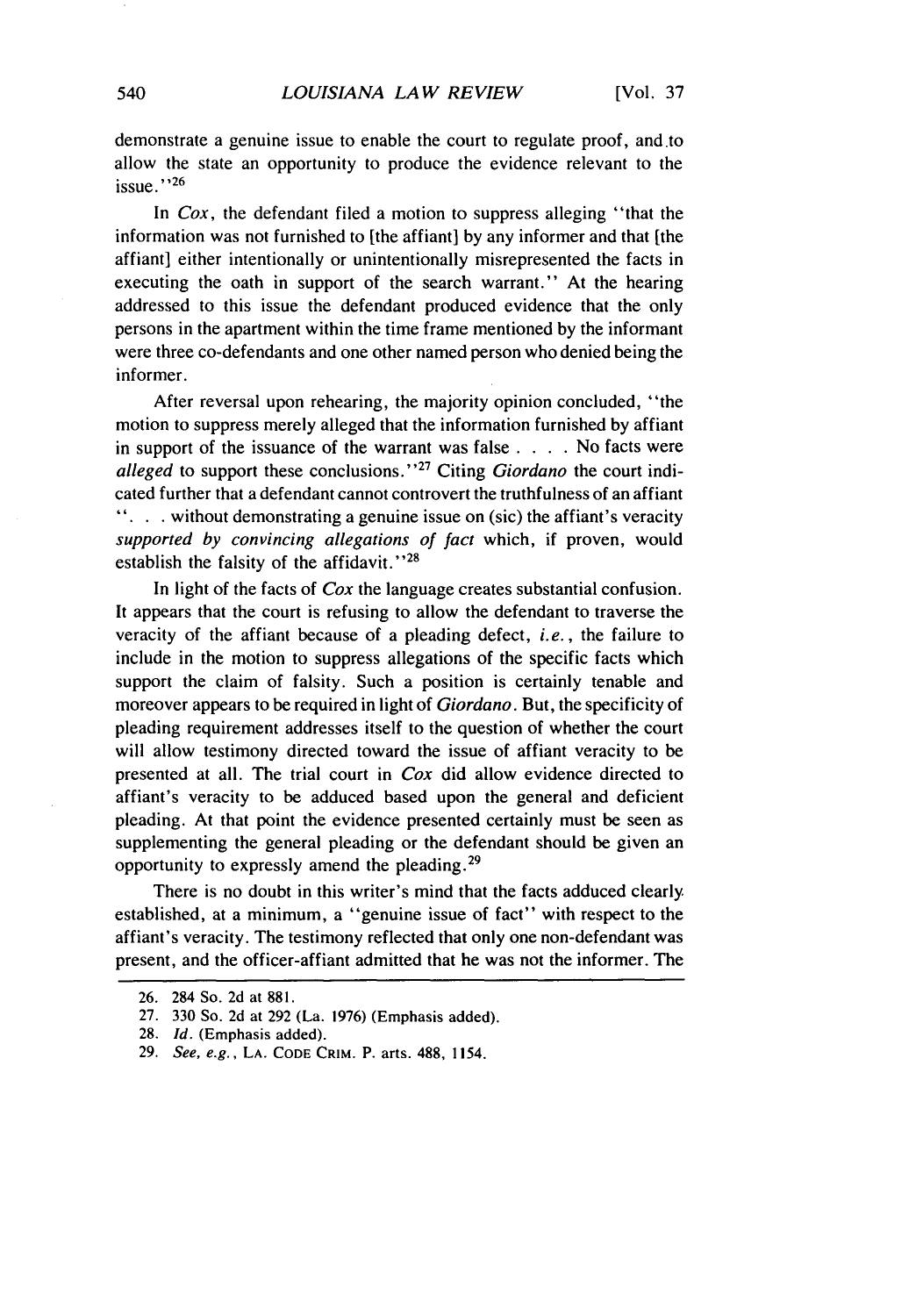majority suggests that all of this evidence did not establish a "genuine issue" because of the possibility that one of the co-defendants, who failed to appear and for whom a warrant was issued, might be the informant.

Clearly, that proprosition—as far-fetched as it might be—goes to the merits of the issue of affiant veracity rather than to the question of the right to traverse. It simply cannot reasonably be suggested that because of a *possibility* that one co-defendant informed on himself and others there was no "genuine issue" of affiant veracity.

*Cox* is unclear and will cause further confusion because it is difficult to determine whether the majority is finding (1) a failure of the defendant to properly plead (or to cure improper pleadings), (2) a failure to put on a prima facie case of affiant untruthfulness, or (3) a failure to meet proof standards.

In light of the evidence adduced, if the court is suggesting that the degree of specificity required to create a genuine issue of affiant veracity is greater than that found in *Cox,* the decision as a practical matter vitiates *Melson.* If the court is suggesting that there was an absence of a prima facie case, *Melson* is also rendered of little value. If the court rules as it did because it did not believe the defendants had met their burden of proof, the opinion gives no guidance to counsel or trial courts in determining the nature of that burden of proof. Burden of proof considerations should not obscure the *Melson-Giordano* rationale as to when a defendant should have an *opportunity* to traverse affiant veracity.

Persons lying within the judicial process should be of utmost concern to the court and should be given careful scrutiny. <sup>30</sup>*Melson-Giordano* was a significant step forward in allowing such scrutiny. *Cox* appears to raise serious doubts about the continuing validity of those decisions. If the court determines that the question of affiant veracity is not worthy of judicial supervision, it should say so directly; not, as in *Cox,* through obfuscation.

#### "HOT **PURSUIT" SEARCHES**

*State v. Wyatt*<sup>31</sup> contains disturbing language with respect to the nature of the "hot pursuit" exception to the search warrant requirement. In *Wyatt,* two police officers were hailed by a loan company officer who had just been robbed. The victim pointed out the defendant who was entering a residence a short distance away. According to the majority opinion, when the officers arrived at the house they secured permission from "an occupant" sitting on

<sup>30.</sup> Permitting perjury in judicial proceedings was one of the primary considerations in not applying the Miranda rationale to impeachment. See United States v. Harris, 403 U.S. 573 (1971).

<sup>31. 327</sup> So. 2d 401 (La. 1976).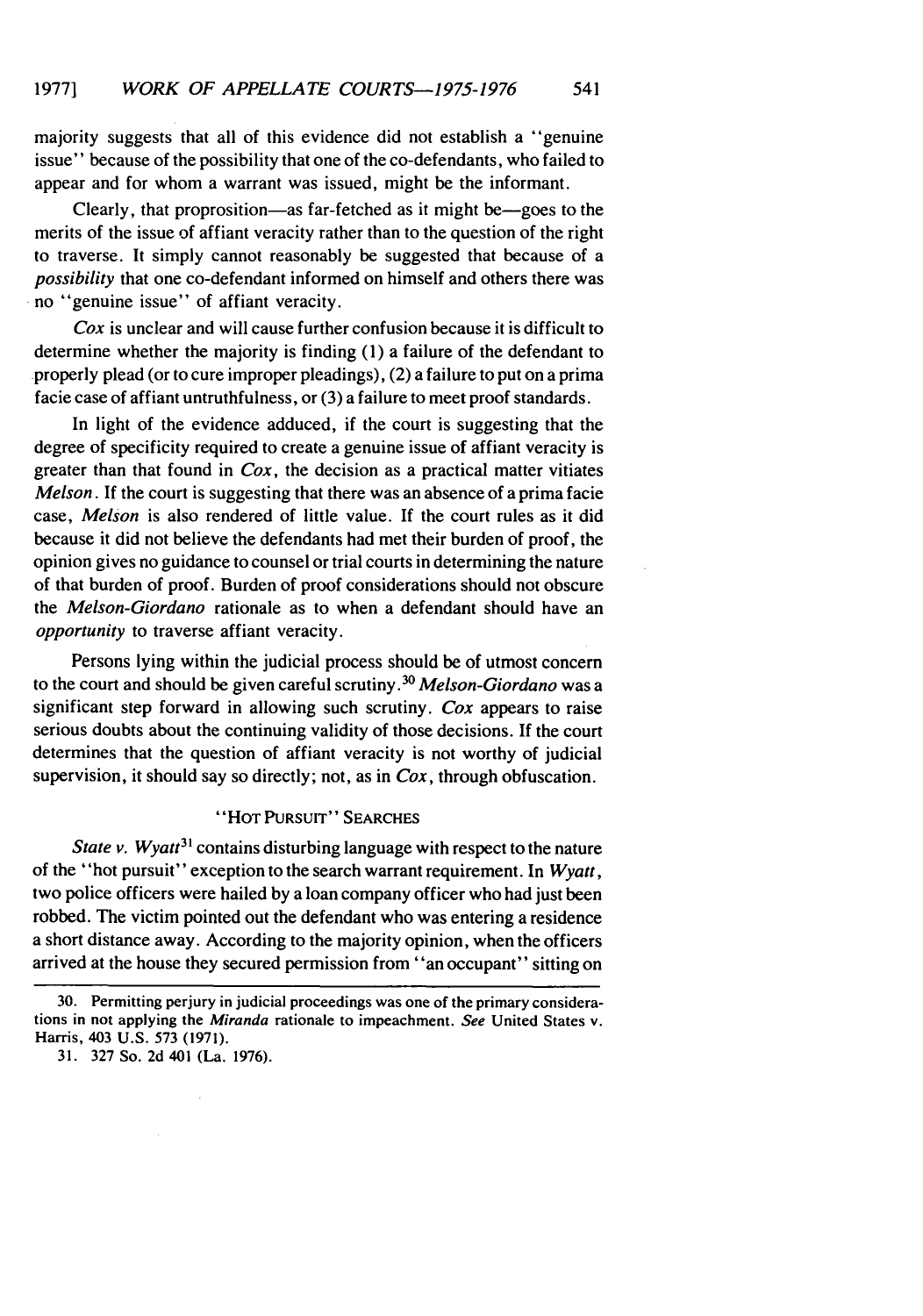the porch "to enter." **31** The defendant was found within and placed under arrest. Another officer searched inside a refrigerator and found a bag filled with money. In addition, an identifying shirt was found "in a pile of clothes" and a weapon on the mantel piece.

The question of whether there was a consent "to search" is not clearly treated in the opinion. 33 Of course, if there was proper consent to search, the consideration of "hot pursuit" is unnecessary dicta. The majority unfortunately does not make that clear but does conclude that, "the items here were constitutionally seized in the exigencies of hot pursuit."<sup>34</sup> Mere use of the term "hot pursuit" should not become an incantation authorizing searching for evidence. While the court relied upon *Warden v. Hayden, <sup>35</sup>*one of the broadest applications of the "hot pursuit exception," there was little factual analysis which would support such reliance. *Hayden* emphasized that the exception was authorized because the search was "part of an effort *to find a* suspected felon, armed, within the house into which he had run."36

Further, the allowance of the search in *Hayden* was predicated largely upon the consideration that to delay "would gravely endanger the lives of others. Speed. **.** . was essential, and only a thorough search of the house for *persons and weapons* could have insured that *Hayden* was the only man present and that the police had control of all weapons which could be used against them to effect an escape."37

The reported facts simply do not support a search inside a refrigerator based upon a hot pursuit exigency. The burden of proving an exception to the search warrant requirement is upon the state **. <sup>38</sup>**Mere invocation of the conclusion "hot pursuit" without a clear factual basis to support the exigency rationale upon which that "exception" is predicated should not be allowed.

#### **A** STATE EXCLUSIONARY RULE

*State v. Mora39* raises, but certainly does not lay to rest, the question of

37. *Id.*

39. 307 So. 2d 317 (La. 1975), vacated, 423 U.S. 809 (1975), 330 So. 2d 900 (La. 1976) (on remand), *cert. denied,* 97 **S.** Ct. 538 (1977).

<sup>32.</sup> *Id.* at 402.

<sup>33.</sup> See, for example, the discrepancy between "to enter" at page 402 of the decision and "to enter" and "to search" at page 404 of the decision. The majority opinion appears to assume that the consent to enter included consent to search. *See also id.* at 405 (Tate & Calegero, JJ., dissenting).

<sup>34.</sup> *Id.* at 404.

<sup>35.</sup> 387 U.S. 294 (1967).

<sup>36.</sup> *Id.* at 299 (Emphasis added).

<sup>38.</sup> See note 12, supra.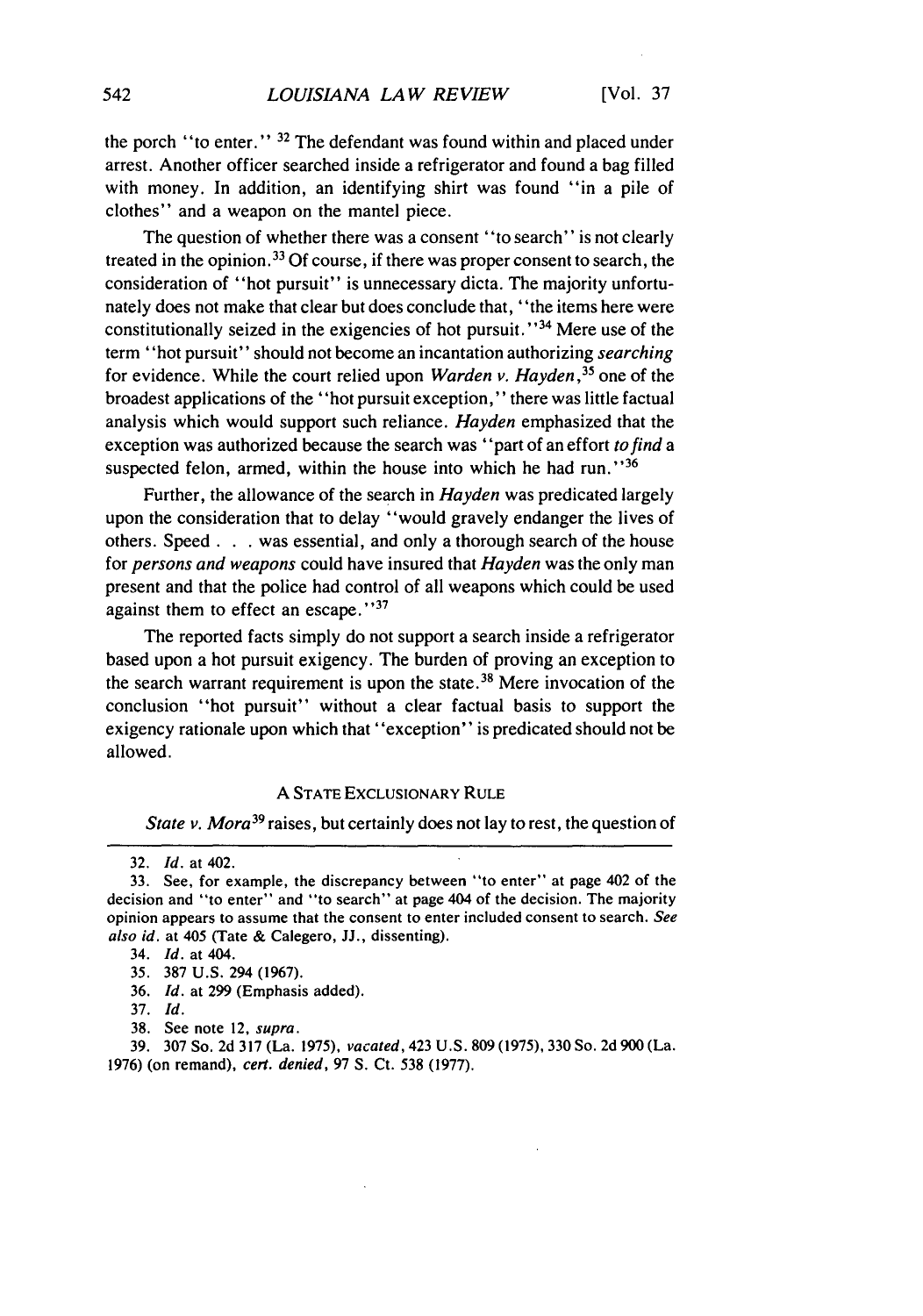whether Louisiana has an exclusionary rule independent of that in *Mapp v. Ohio*.<sup>40</sup> In light of the apparent trend in the United States Supreme Court toward diluting *Mapp*,<sup>41</sup>, the problem may become of critical importance. The United States Supreme Court remanded *Mora* for clarification of whether the decision was predicated on state or federal law grounds.<sup>42</sup> Two possible federal questions were presented: whether the actions of a school official constituted "state action" under the fourteenth amendment and whether the search and seizure was unconstitutional. Both questions would be of no moment in the criminal proceeding if there were no exclusionary rule.

Justice Dennis writing for the majority indicated that the "state action" finding was based upon an analysis of state statutory law and that the search and seizure was unconstitutional under "both" Article 1, Section 7 of the 1921 Louisiana Constitution, and the fourth amendment of the United States Constitution. He concluded that "suppression of the seized marijuana was mandated under the exclusionary rule of *Mapp v. Ohio* ''43

Justice Dixon briefly--but perhaps very signficantly-concurred, "the exclusionary rule at the time of the search was embodied in C.Cr.P. 703 *and is now contained in Art. 1, Sec. 5, La.Const. 1974,." <sup>44</sup>*

Aside from Justice Dixon's concurrence, it is not clear whether the majority opinion reflects adherence to the view that there exists an exclusionary rule predicated upon state constitutional grounds. The reference to *Mapp v. Ohio* after reference to both the Louisiana and federal constitutions makes it unclear that the exclusionary rule would attach to state constitutional error alone. If, however, as Justice Dixon notes, there is a distinct exclusionary rule in Article 1, Section 5 of the Louisiana Constitution of 1974, the unclear reference is not critical. Article 1, Section 5 provides in part, "[a] ny person adversely affected by a search or seizure conducted in violation of this Section shall have standing to raise its illegality in the appropriate court." Clearly, this provision expanded the *class* of persons having standing in search and seizure situations<sup>45</sup> and consequently ex-

44. Id. at 902 (Emphasis added).

45. See Simmons v. United States, 390 U.S. 377 (1968); Jones v. United States, 362 U.S. 257 (1960). See also Hargrave, *The* Declaration of Rights of the Louisiana Constitution of 1974, 35 LA. L. REV. 1, 23 (1974).

<sup>40. 367</sup> U.S. 643 (1961).

<sup>41.</sup> See, e.g., Powell v. Stone, 96 S.Ct. 3037 (1976); United States v. Peltier, 422 U.S. 405 (1975).

<sup>42. 423</sup> U.S. 809 (1975).

<sup>43. 330</sup> So. 2d at 901.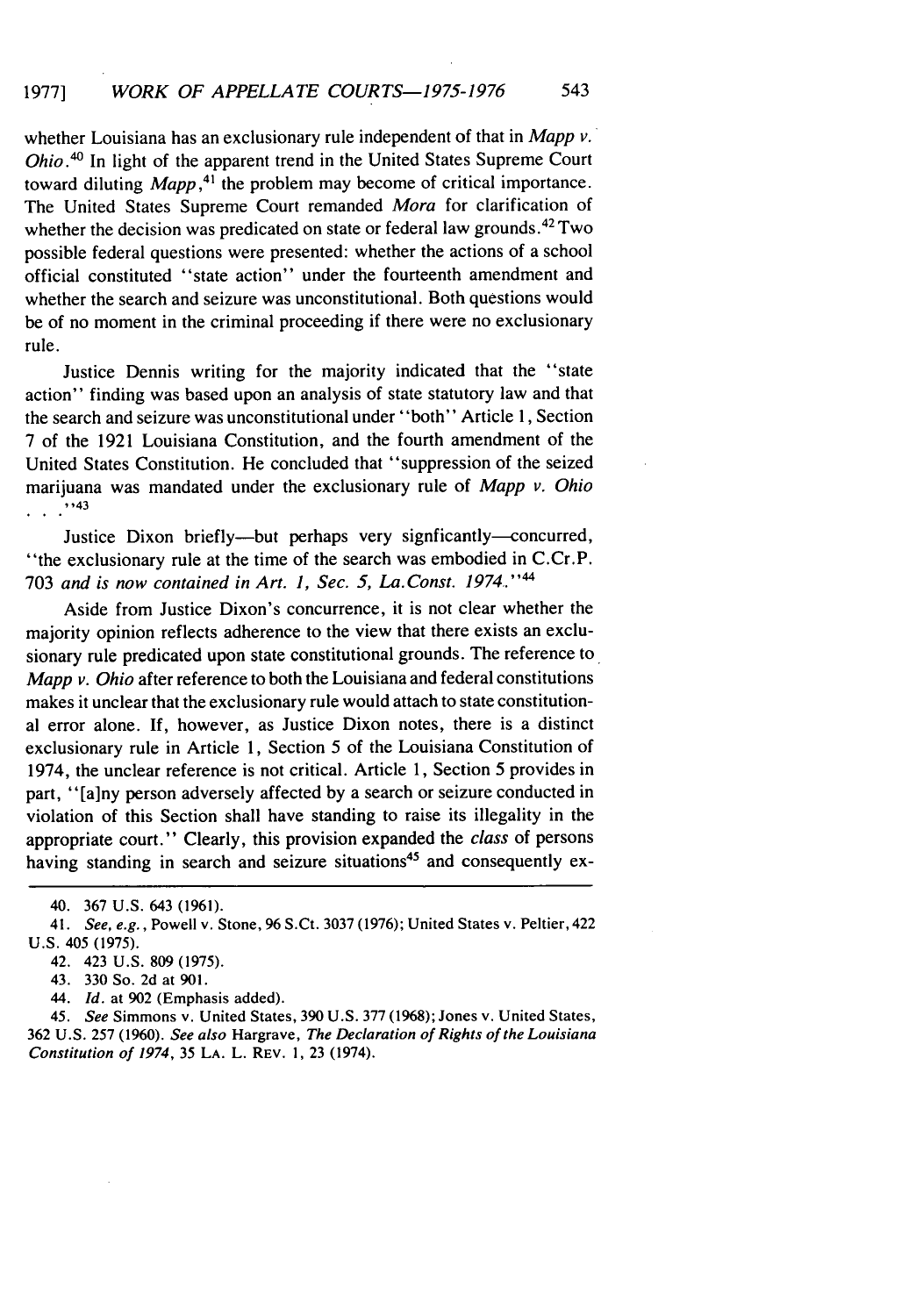panded the scope of the exclusionary rule. Thus, by expanding standing Louisiana created an exclusionary rule which would not be available under *Mapp.* It thus does not appear reasonable to assume that absent the *Mapp* exclusionary rule there would be no Louisiana exclusionary rule. Louisiana, through the quoted sentence, now has an exclusionary rule not wed to *Mapp* for persons who would not have standing to raise *Mapp* exclusion. While the question has not been directly addressed in light of having an exclusionary rule *beyond Mapp,* it is difficult indeed to argue that Louisiana does not have an independent exclusionary rule for persons presently included *within Mapp* exclusionary policy.<sup>46</sup>

In light of the changing attitude of the United States Supreme Court to exclusionary policy, California<sup>47</sup> and Hawaii<sup>48</sup> have already adopted state exclusionary policy beyond that of the United States Supreme Court. Article 1, Section 5 of the 1974 Constitution appears to mandate that Louisiana do the same.

#### VOLUNTARINESS OF CONFESSIONS

The statutory burden of proof requirements in determining the voluntariness of statements were considered in *State v. Whatley. <sup>49</sup>*Although the mother of the defendant testified that her son had bruises and had complained of being beaten, the defendant did not testify.<sup>50</sup> Law enforcement personnel present at the interrogation testified that no beatings or coercion took place in their presence. Defendant argued that the failure of the state to call officers who could testify regarding maltreatment during the entire lockup period did not satisfy the burden of proof requirements. The court rejected this contention on the ground that the defendant himself failed to testify to such maltreatment. Such a position appears correct since the state should not be required to negative coercion at every custodial state with specific testimony when the defendant fails to specify when and how the coercion took place. Simple considerations of "fair notice" including specificity should prevail.<sup>51</sup>

The decision also indicates that when the court finds the confession admissible the defendant should be allowed to put **on"** *evidence* going to the

*51.* The Work of the *Louisiana Appellate Courts for the 1974-1975 Term-Pre*trial Criminal Procedure, 36 LA. L. REV. 575, 598 (1976).

<sup>46. 330</sup> So. 2d at 904.

<sup>47.</sup> People v. Brisendine, 13 Cal. 3d 528, 531 P.2d 1099, 119Cal. Rptr. 315 (1975).

<sup>48.</sup> State v. Kaluna, 55 Haw. 361, 520 P.2d 51 (1974).

<sup>49. 320</sup> So. 2d 123 (La. 1975).

**<sup>50.</sup>** Of course, such testimony could not have been used at the trial on the merits. Jones v. United States, 362 U.S. 257 (1960).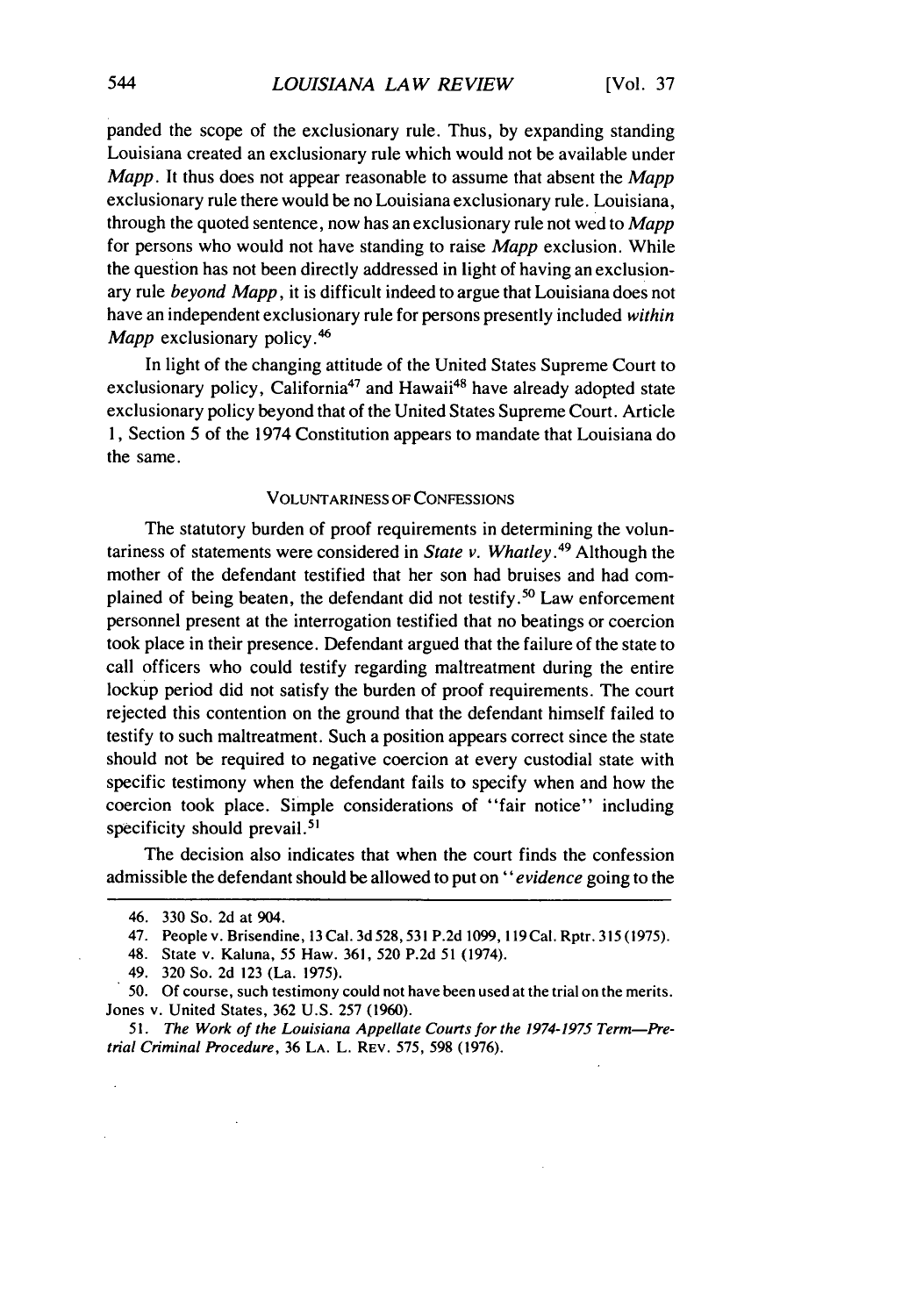*weight* of the confession *contemporaneously"52* with the state's evidence introduced as a foundation for its admissibility. The contemplated procedure would allow the defense to present evidence relating to weight-in addition to cross-examination—at the time the state is laying the foundation for admissibility to the jury.

Such an approach eliminates staleness problems when the state's case in chief is lengthy and might more accurately reflect the weight to be given the confession at the outset. Since a confession is so qualitatively different as evidence, it should be given distinct consideration in terms of impact and probative value in the jurors' minds. The only articulated bases for this somewhat novel procedure are "practical efficiency and fairness" and that it is the current practice of some trial judges.  $53$ 

*State v. Callihan*<sup>54</sup> reflects a stringent interpretation of the requirements of *Miranda v. Arizona*<sup>55</sup> in determining whether a statement is "voluntary." Defendant was given the warnings required by *Miranda* only *after* he informed the deputies he would make a statement. His courtappointed attorney gave the warnings. The 4-3 majority relied upon *Westover v. United States ,56* a companion case to *Miranda,* where state officials failed to give warnings but turned the defendant over to federal officials who did. The United States Supreme Court concluded in part, "[d]espite the fact that the FBI agents gave warnings at the outset of their interview, from Westover's point of view the warnings came at the end of the interrogation process."<sup>57</sup>

Justice Dixon concluded that *Callihan* was like *Westover* and rejected a distinction based upon the fact that an attorney had intervened. "The fact that a lawyer was called at this point to advise the defendant that he did not have to make statements cannot serve to render the statements admissible."<sup>58</sup>

Then significantly, Justice Dixon cited cases relying upon LA. R.S. 15:451, LA. R.S. 15:452 and LA. CODE CRIM. P. art 703 relating to the

57. *Id.*

58. The decision fails to deal directly with the standards applied for purging the defect of failure to give *Miranda* warnings at the outset of interrogation, when they are subsequently given. Certainly at some point *under Miranda* this defect should be considered vitiated **by** intervening acts. *See,* e.g., Michigan v. Mosley, 423 U.S. 96 (1976). *Cf.* Michigan v. Tucker, 417 U.S. 433 (1974); Wong Sun v. United States, 371 U.S. 471 (1963).

<sup>52.</sup> 320 So. 2d at 128 (Emphasis added).

<sup>53.</sup> *Id.*

*<sup>54.</sup>* 320 So. 2d 155 (La. 1975).

*<sup>55.</sup>* 384 U.S. 436 (1966).

<sup>56.</sup> *Id.* at 494.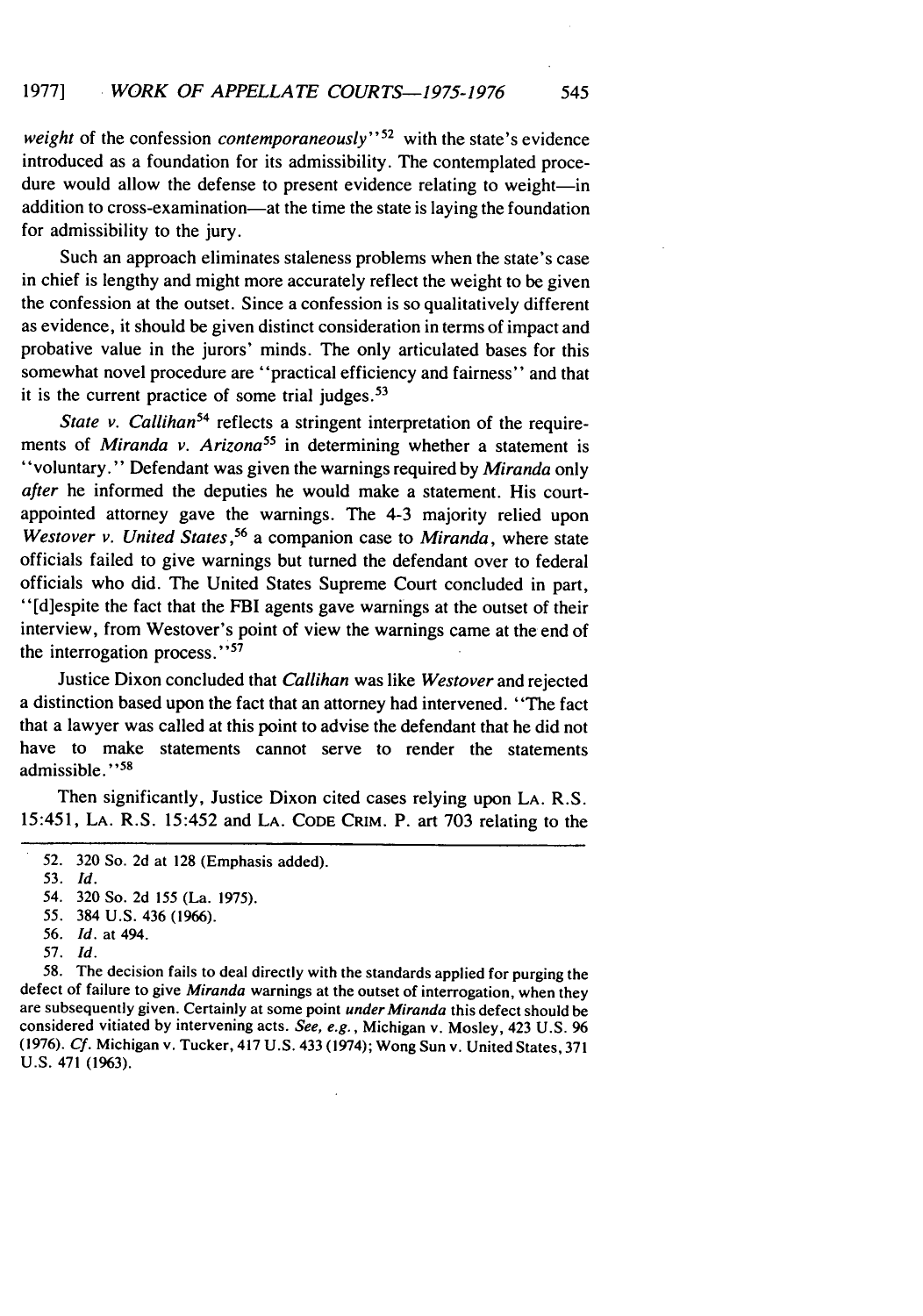burden of proof requirements for establishing *voluntariness* of statements and concluded, "[o]ne of those legal requirements [of voluntariness] is that the defendant be given the 'Miranda' warnings before custodial interrogation begins."<sup>59</sup>

This treatment is noteworthy for it has apparently introduced a *per se* requirement of giving Miranda warnings as a foundation for establishing a voluntary statement. If the Supreme Court retreats from its position of exclusion under the "prophylactic" procedures of *Miranda,* Louisiana may still require the *Miranda* warnings under the "free and voluntary" standard.

Moreover, Article 1, Section 13 of the 1974 Constitution<sup>60</sup> essentially requires that the Miranda warnings be given when a person has been "detained in connection with the investigation **...** of any offense." That article does not have an express exclusionary rule, nor does it clearly equate the detention language to Miranda's "custodial interrogation." The position announced in *Whatley* may allow avoidance of both of these questions. Insofar as Article 1, Section 13 goes beyond Miranda the questions of independent exclusion and when the rights arise will, of course, have to be addressed.

# PRE-TRIAL ACCESS TO PROSECUTOR'S **EVIDENCE**

Last year this writer suggested that Barnard v. Henderson **61** might well lead to the pre-trial inspection of any "critical" physical evidence subject to expert evaluation.<sup>62</sup> It appears that conclusion was wrong, at least for the present time. In several cases this term the court has taken a very restrictive view of the due process requirements for pre-trial inspection of physical evidence.

In State v. White,  $63$  the defendant had requested, in a second degree murder trial, "to examine all gun pellets that may have been recovered **. ...** " The court cryptically distinguished Barnard on the grounds that unlike Barnard where the pellets had been seriously damaged, "in the

<sup>59. 320</sup> So. 2d at 158.

<sup>60.</sup> **LA.** CONST. art. **I,** § **13 provides:** "When **any** person has **been** arrested or detained in connection with the investigation or commission of any offense, he shall be advised fully of the reason for his arrest or detention, his right to remain silent, his right against self incrimination, his right to the assistance of counsel and, if indigent, his right to court appointed counsel."

<sup>61. 514</sup> **F.2d** 744 (1975).

<sup>62.</sup> The Work of the Louisiana Appellate Courts for the **1974-75** Term-Pre-trial Criminal Procedure, 36 LA. L. REV. 575, 597 (1976).

<sup>63.</sup> **321** So. **2d** 491, 493 (La. 1975).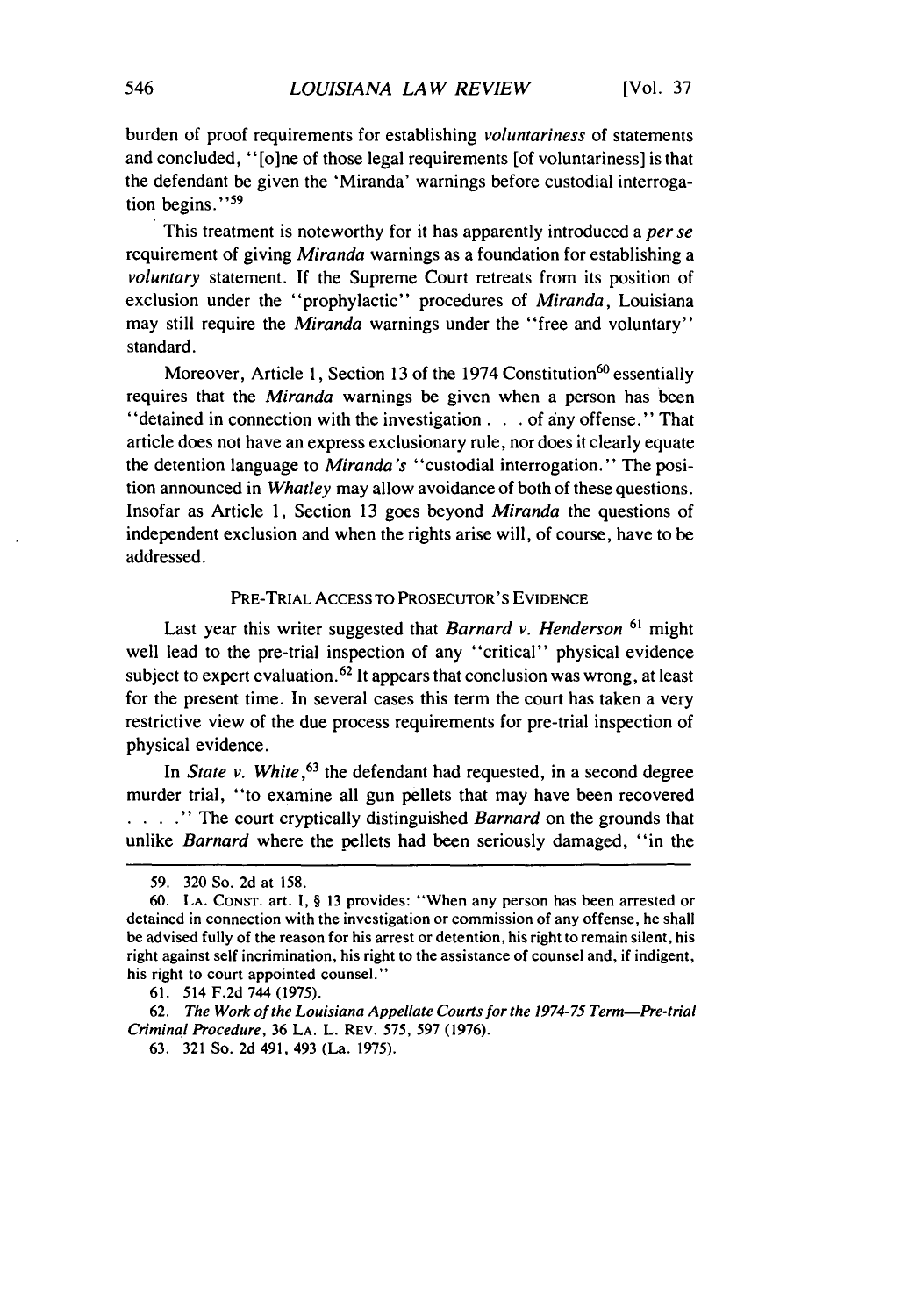present case, the bullets were not badly damaged, permitting a quick comparison under a dual microscope at trial."<sup>64</sup>

The defendant in *State v. Brumfield*<sup>65</sup> sought access to all physical evidence in order that it could be "properly inspected and examined by an expert." Included in the list was a pistol, the spent cartridges and slugs. The court again rejected an application of *Barnard.* This time the conclusion was that "the *controverted question* was not whether the gun and cartridges were used in killing the victim; the real question was which of three persons did the shooting."<sup>66</sup> The ease of making comparisons during trial, "with the aid of a dual microscope"<sup>67</sup> again was noted.

Finally, *State v. Roberts*, <sup>68</sup> in upholding the denial of pre-trial access to a pistol and bullets, concluded that "the ballistic testing is *not shown to have been useful* for the accused's defense. The accused's defense did not deny that the pistol found . . . had fired the fatal shot.''<sup>69</sup> The court emphasized, "such ballistic testing is not shown to have been *relevant* to any issue of the accused's defense." $70$ 

These cases suggest that unless the issue as to which examination is requested *prior to trial* is shown to be of significance *at trial* then there is no right to inspect. Such a test is adequate for questions of reversible error, but gives no real guidance at the pre-trial stage since at that stage the question of the nature of defense may not be fully known. It is suggested that these strained and facile distinctions<sup>71</sup> should be questioned and that judicial or legislative guidelines be adopted to inform the trial court and the parties of the nature of pre-trial inspections of physical evidence without reference to what actually happened at trial. The matter cannot be dealt with properly in terms of reversible error. Meaningful and sensible guidelines would greatly enhance judicial efficiency as well as fairness to the parties.

The continued reluctance to judicially approve pre-trial discovery was evidenced in *State v. Ball.72* The court, relying upon past decisions which

67. *Id.*

70. *Id.* (Emphasis added).

71. It is suggested that it is unrealistic to assume that the question of whether a particular weapon or bullet was used in the crime is not *relevant.* The state introduces the weapon to show how the crime took place at the instance *of the defendant.* The defendant should have the opportunity to cross-examine fully with respect to the state's introduction of such evidence.

72. 328 So. 2d 81 (La. 1976).

<sup>64.</sup> *Id.* at 494.

<sup>65. 329</sup> So. 2d 181 (La. 1976).

<sup>66.</sup> *Id.* at 185 (Emphasis added).

<sup>68. 331</sup> So. 2d **I** (La. 1976).

<sup>69.</sup> *Id.* at 14 (Emphasis added).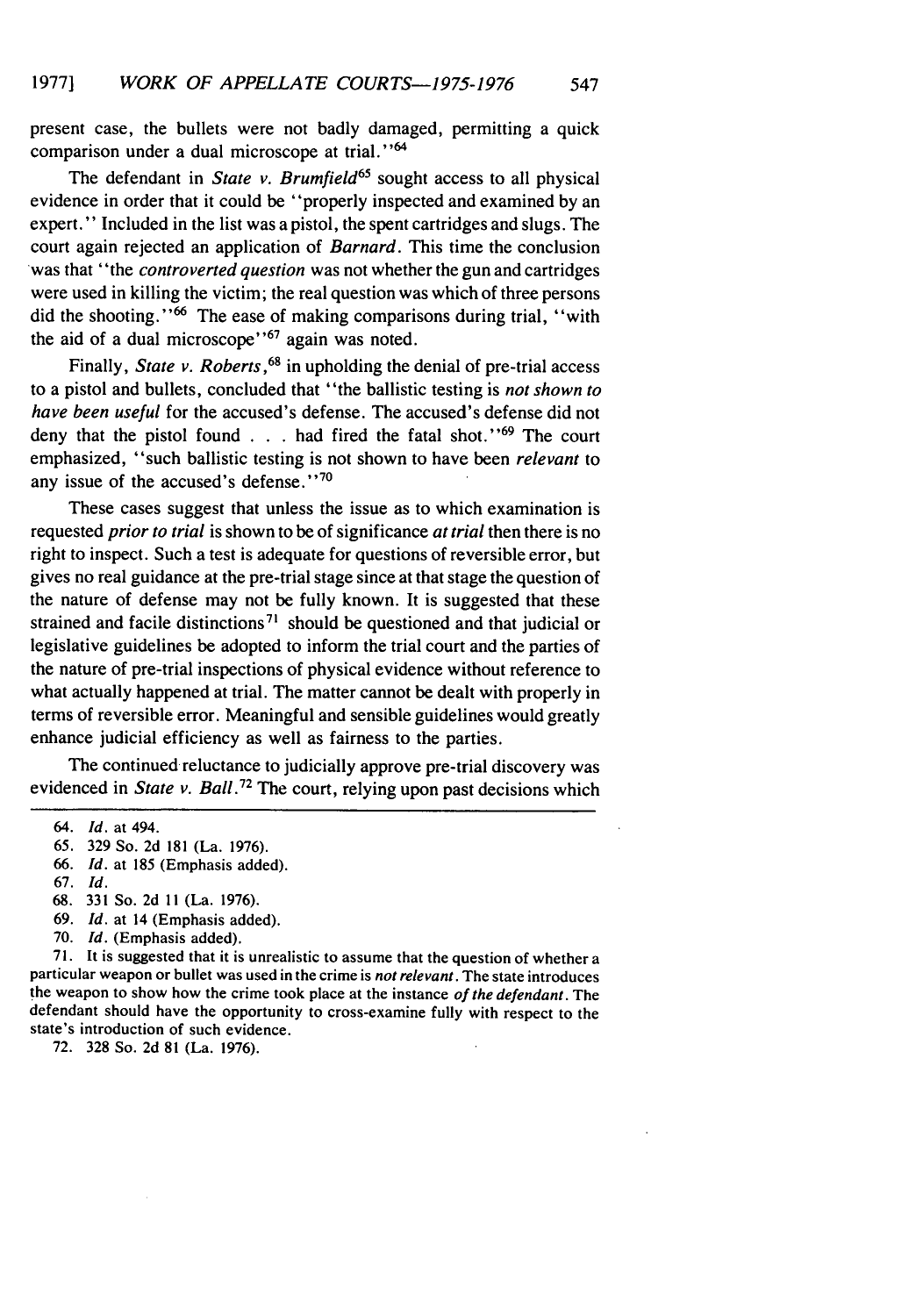are concisely summarized in *State v. Collins*,<sup>73</sup> denied pre-trial discovery of lab reports, a copy of a line-up photograph and copies of witness statements. While under present jurisprudence there is no quarrel with the court's decision to refuse to grant the right of discovery, the additional reason advanced that such discovery was precluded by LA. R.S. 44:1 *et seq.* (Public Records Law) is not well founded.

As Justice Tate points out in his concurring opinion, the dicta's reliance upon the Public Records Act is misplaced. That act is designed to recognize the right of the *public* to certain records *without* judicial intervention. Justice Tate properly concludes "the act does not and was not intended to create a privilege from production of such records for valid judicial purposes."<sup>74</sup> Justice Dixon also properly concludes, "The Public Records Act is misinterpreted by the majority and is irrelevant to the issues of this case." <sup>75</sup>

There are enough legitimate issues involved in the question of judicial determination of proper pre-trial criminal discovery without adding a misconception of the nature of a Public Records Act, which is designed solely to afford public access to enumerated records without the necessity of judicial intervention. The Public Records Act is simply irrelevant to questions of judicially supervised pre-trial discovery.

# BILL OF PARTICULARS

*State v. Miller*<sup>76</sup> is significant for its delineation of the elements of a bill of particulars required sufficiently to apprise a defendant of the nature of the crime charged. The defendant was accused of "a series of thefts of lawful U.S. currency in excess of \$500, the property of the First Circuit Court of Appeal, State of Louisiana."<sup>77</sup> After moving to quash on the ground of vagueness, the defendant filed a motion for a bill of particulars asking, *inter alia,* **(1)** the number of alleged acts of misappropriation and (2) the place of each alleged act of misappropriation. The state refused to answer these two questions and the trial court refused to order answers.

In a well-written opinion, Justice Calogero speaking for the 4-3 majority reversed the conviction. His analysis of the purpose of the bill of particulars properly indicates that the extent to which the bill should be

<sup>73. 308</sup> So. 2d 263 (La. 1975).

<sup>74. 328</sup> So. 2d at 85 (Tate, **J.,** concurring).

**<sup>75.</sup>** *Id.* Justice Calogero also concurred without reasons.

<sup>76. 319</sup> So. 2d 339 (La. 1975).

<sup>77.</sup> Id. at 341.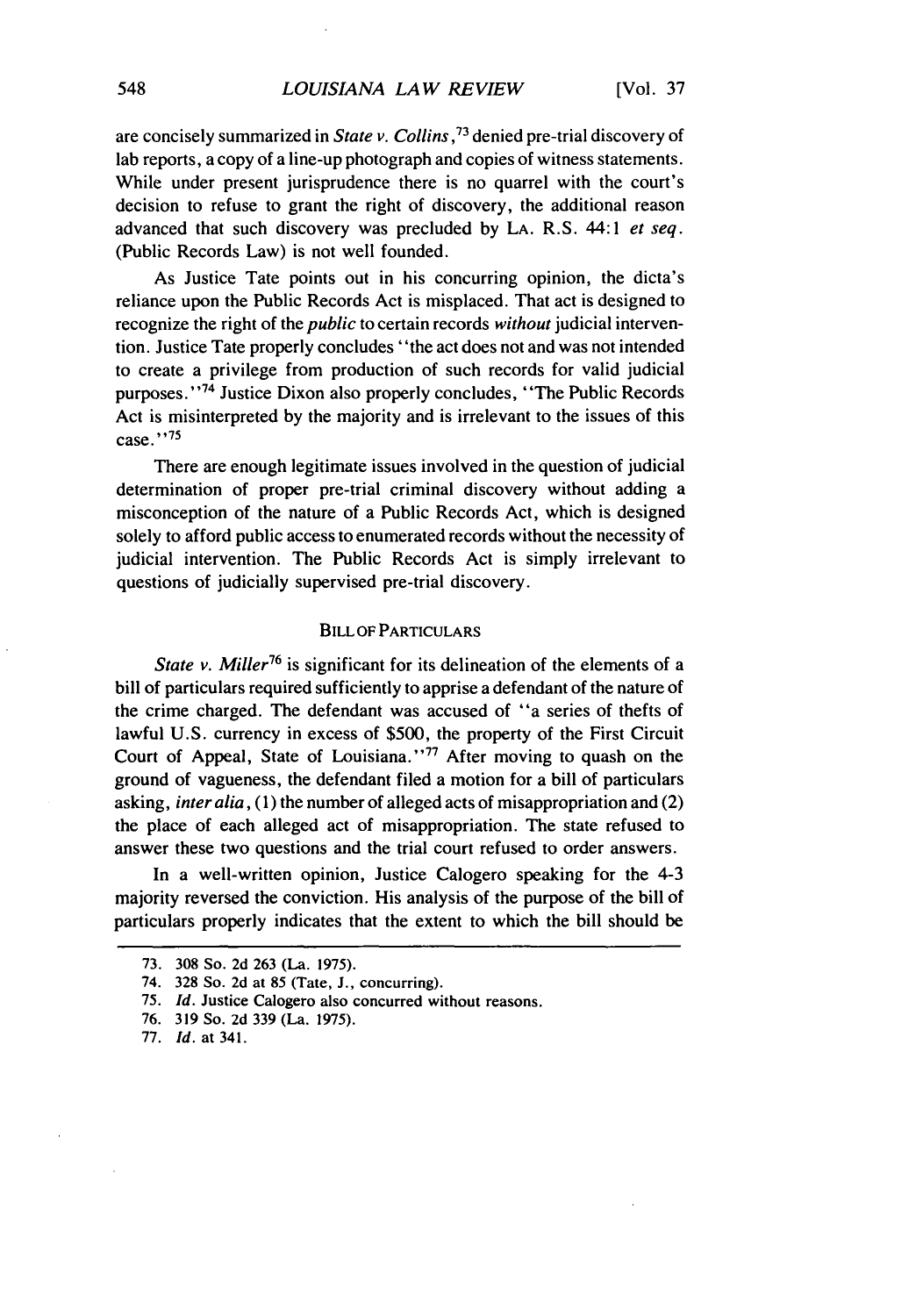granted depends upon the complexity of the case and whether the case is predicated upon a single event or a series of events. It was recognized that "there is no exact formula . . . which can be applied to every charge to

determine in a particular case whether a defendant has all the information to which he is constitutionally entitled."<sup>78</sup> The constitutional standard is that the defendant "shall be informed of the nature and cause of the accusation against him.' **' 79**

The court rejected the state's contention that answering the bill of particulars as to the number of acts of misappropriation and the place of misappropriation would require disclosure of *evidence* and thus was not required by way of a bill of particulars. In disposing of this contention the court noted, "to the extent that information is properly elicited to give defendant notice of the nature and cause of the charge against him, the state is required to respond to a bill of particulars *even though the answers will* disclose facts which the state intends to establish through evidence. *"80*

Miller provides a classic example of the proper use of the bill of particulars to apprise the defendant adequately of the nature of the charge. It clearly and importantly recognizes that the trial court may not assume that the defendant knows anything about the crime of which he is accused except what is contained in the indictment as amplified by a bill of particulars. In light of an apparent willingness of trial courts in the past to assume the defendant "knows what he's charged with" *Miller* is significant. Its significance is amplified as long as pre-trial discovery is limited.

# **NEW** COURT-CREATED PROCEDURES

### Remand for a New Motion to Suppress

A new procedural device, a remand for a new motion to suppress, was created in *State v. Simmons .81* The court determined that the trial court had improperly handled the question of burden of proof with respect to voluntariness of confessions. Instead of reversing and remanding for a new trial, the court concluded,

Since we find no trial error except that on the motion to suppress, it is not necessary at this time to reverse the convictions and order a new trial, because the error might be eliminated upon another trial of the motion to suppress . **. .** . We reserve to the trial judge the power to

<sup>78.</sup> *Id.* at 343.

<sup>79.</sup> LA. CONST. art. 1, § 13. La. Const. art. 1, § 10(1921). Seealso State v. Clark, 288 So. 2d 612 (La. 1974).

<sup>80. 319</sup> So. 2d at 343 (Emphasis added).

<sup>81. 328</sup> So. 2d 149 (La. 1976).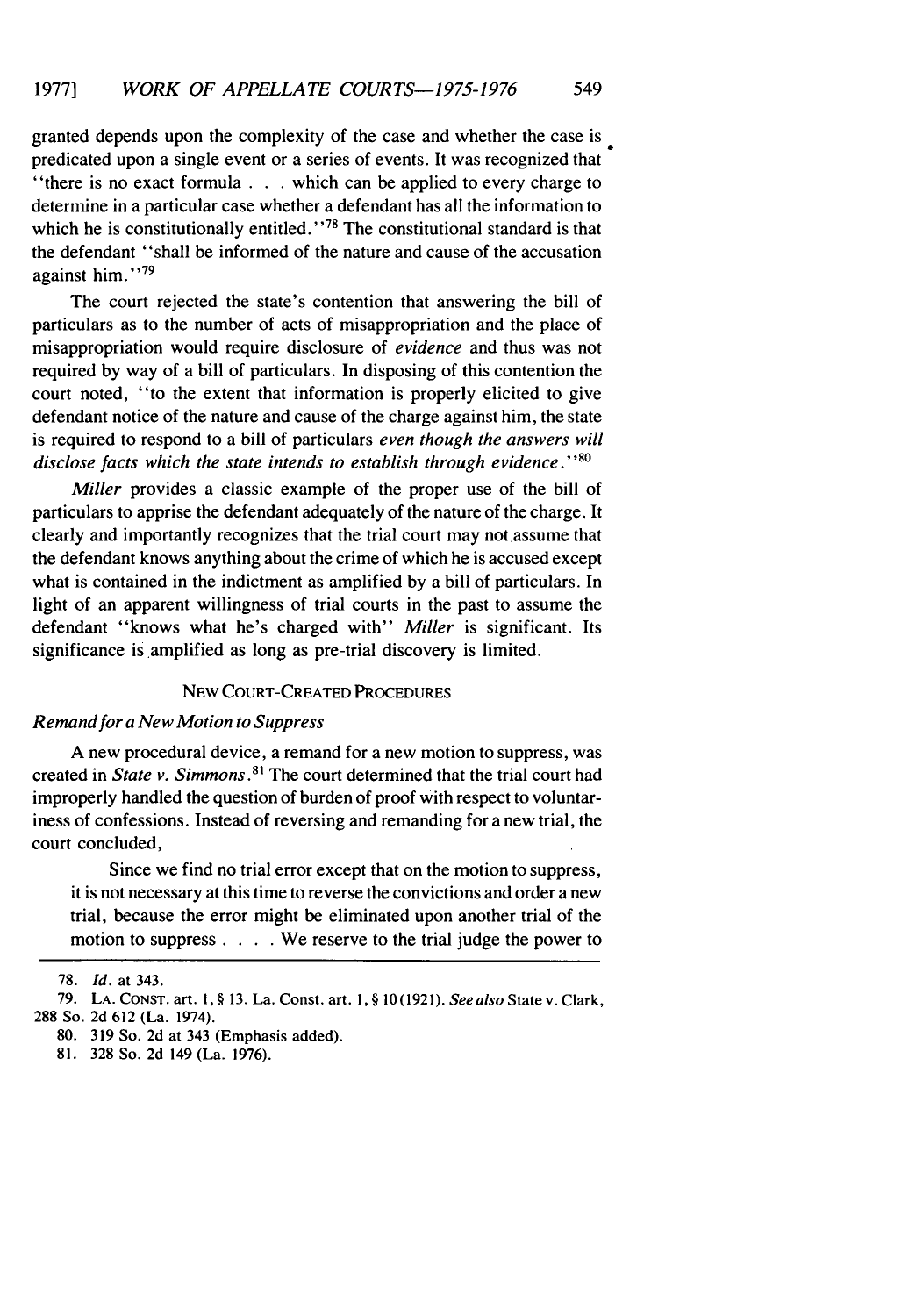grant a new trial should he determine the confession inadmissible **. . .** . If on the other hand, the trial judge determines, after a hearing on the motion to suppress, that the confession is admissible, the right to appeal from such ruling is reserved to the defendant.<sup>82</sup>

This new approach promotes judicial efficiency. Instead of requiring a new trial at which the evidence might again be presented after an error-free suppression hearing, the remand for a new hearing eliminates the unnecessary trial when the evidence is properly determined to be admissible while at the same time affording the same review procedures to the state and defendant.

#### *Co-Conspiracy Hearings*

There appears to be an increasing use of LA. R.S. 15:455 which allows introduction into evidence of certain statements by co-conspirators which have an incriminating effect. *State v. Carter* **83** requires that the issue of the existence of a conspiracy must be determined outside the presence of the jury. Justice Dixon in a well-reasoned opinion concludes,

Where the State seeks to introduce evidence of the acts of declarations of one conspirator against another, the existence of a conspiracy between them is a mixed question of law and fact. *The trial court must determine whether a prima facie showing has been made* in order to determine whether a defendant will be charged with responsibility for the acts and declaration of another. *After* such initial determination, the existence of the conspiracy becomes a question of fact for the jury **'84**

Since a separate hearing outside the presence of the jury must be held, such a hearing should be held before trial whenever possible. This of course would create a pre-trial device similar to the motion to suppress. Judicial efficiency and fair notice alone mandate such a procedure. Moreover, the state has as much interest as the defendant in knowing in advance of trial whether a co-conspirator's statement will be admitted. In the event discovery of such statements becomes either legislatively or jurisprudentially

84. *Id.* at 852 (Emphasis added). With respect to the merits of the hearsay, the court further recognized that when the showing "that two people committed a crime is showing that defendant either committed or conspired to commit the criminal act, no prima facie case of conspiracy has been established. **. .** the fact, alone, that two or more have committed the crime charged is not sufficient to establish a prima facie case of conspiracy."

<sup>82.</sup> *Id.* at 153. Only Justice Marcus questioned the procedure; Justice Sanders dissented without reason.

<sup>83. 326</sup> So. 2d 848 (La. 1975).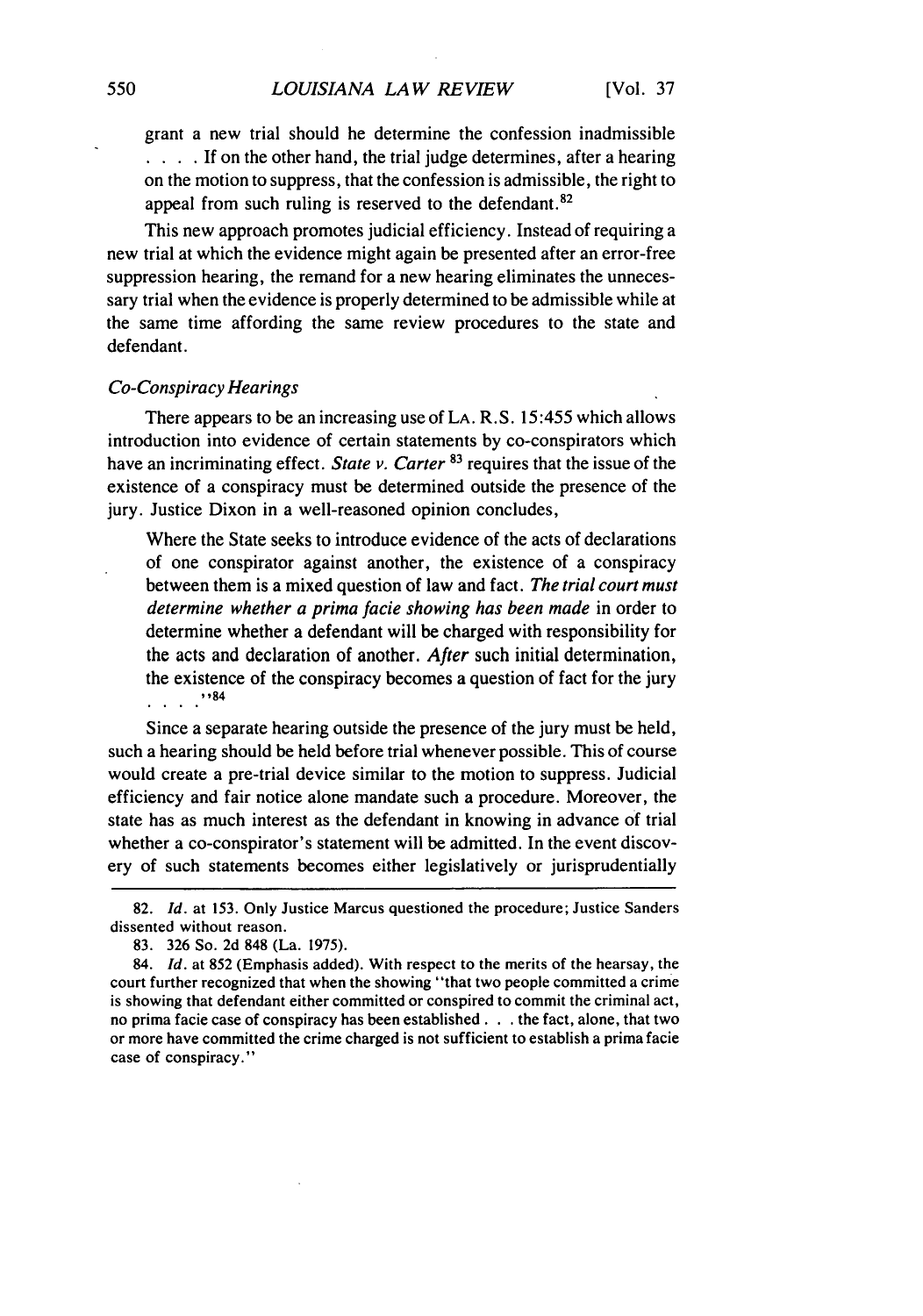required, a pre-trial co-conspiracy hearing procedure should be adopted to prevent the inefficiency and inconvenience which results from moving the jury in and out of the courtroom and delaying the trial.

# PRELIMINARY EXAMINATIONS

The nature of the Louisiana preliminary examination was discussed in *State v. Jenkins.*<sup>85</sup> The majority announced that the hearing is to be "full blown and adversary. **. .** one in which the defendant is entitled to confront witnesses against him and to have full cross-examination of them.<sup>186</sup> Justice Dennis, who wrote for the majority and who was a delegate to the constitutional convention, $87$  indicated that the state constitutional right to a preliminary examination was signficiantly different from the federal constitutional right to a preliminary hearing described in *Gerstein v. Pugh.8*

The convention in drafting this article [Art. 1, Sec. 14] contemplated the type of *formal, adversary proceeding provided for by our* Code, *including the right to subpoena* and cross-examine *witnesses* **. . .**The elevation of the right to a preliminary examination reflects a recognition by the people of Louisiana of the importance of according an accused a prompt and *thorough* determination that there is sufficient cause to deprive him of his liberty. <sup>89</sup>

This interpretation of legislative intent is supported by the fact that prior preliminary examination practice in Louisiana involved a full-blown, adversary proceeding and that *Pugh v. Rainwater,9°* as decided by the Fifth Circuit, also contemplated such a preliminary examination. It should not be forgotten that at the time of the constitutional convention the delegates were considering the prior practice and the Fifth Circuit's opinion, not that of the subsequently decided *Gerstein v. Pugh* reflecting a lesser federal constitutional standard.<sup>91</sup>

90. 483 F.2d 778 (5th Cir. 1973), aff'd in part, rev'd in part sub nom. Gerstein v. Pugh, 420 U.S. 103 (1975), on remand, 511 F.2d 528 (5th Cir. 1975)

91. That there was no express legislative intent to change prior evidentiary practices is reflected by the comments of Delegate Burson". .. it is certainly not the intent of the framers of this amendment to restrict any rights that you have under the present law. It is only to expand the rights of the defendant in the limited instances where he is charged by means of a Bill of Information." *Documents of* the Louisiana Constitutional Convention of 1973 Relative to the Administration of CriminalJustice 717 (47th Day's Proceedings, September 14, 1973). *See also id.* at 716 (discussion of Delegate Roy).

<sup>85. 338</sup> So. 2d 276 (La. 1976).

<sup>86.</sup> *Id.* at 279.

<sup>87.</sup> Justice Tate who did not write a separate opinion also was a delegate.

<sup>88. 420</sup> U.S. 103, **111** et seq. (1975).

<sup>89. 338</sup> So. 2d at 279 (Emphasis added).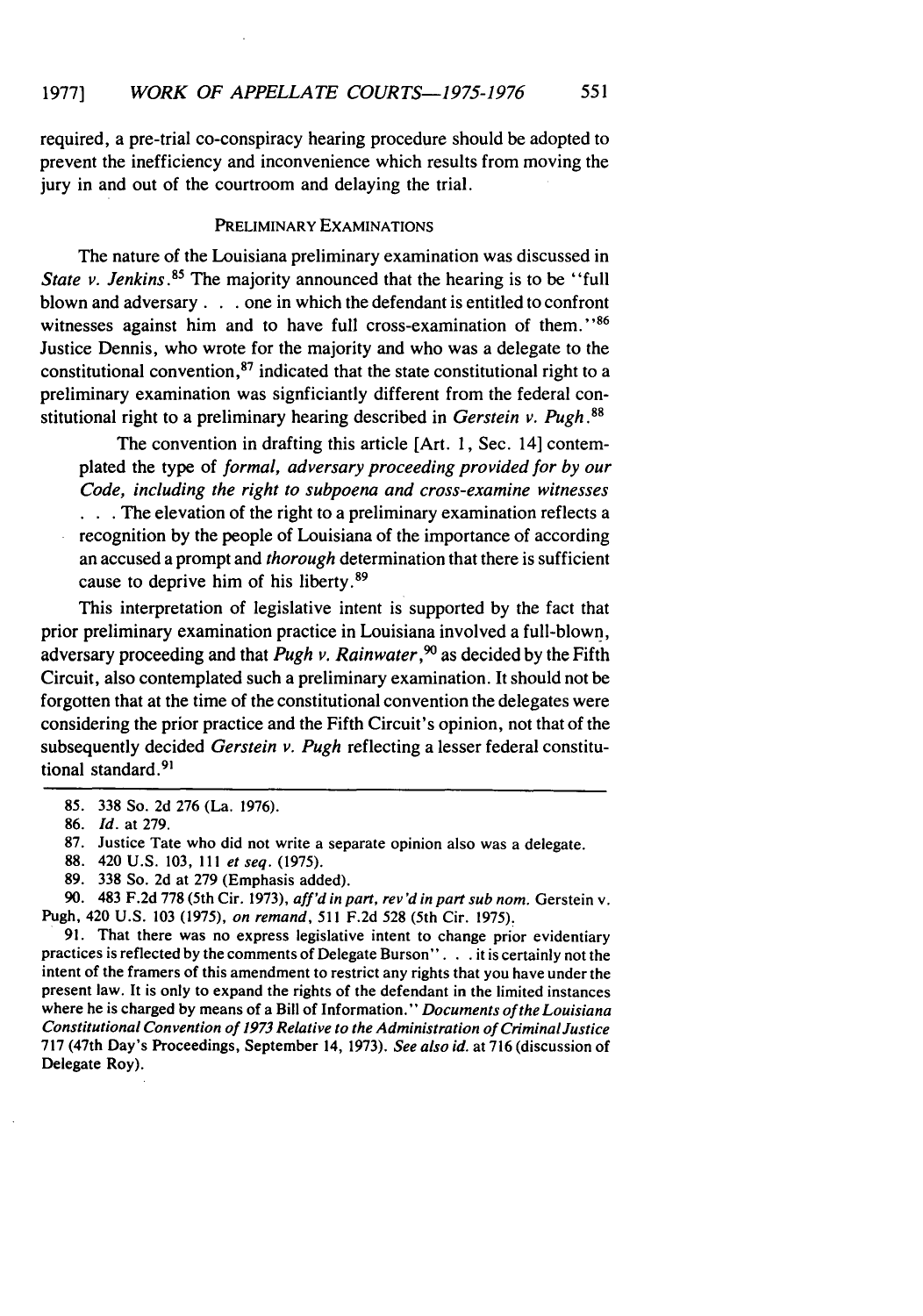Having announced the "full blown and adversary" nature of the preliminary hearing, *Jenkins* does not completely eliminate the use of hearsay evidence, a point which has been of considerable dispute.<sup>92</sup> Rather, the opinion suggests that , "[t]hese provisions **...** generally comport with the more recent A.L.I. Model Code of Pre-Arraignment Procedure 330.4(4), which would apply all the rules of evidence from trials in criminal cases to the preliminary examination, with *some limited exceptions* to the rule against admitting hearsay evidence."<sup>93</sup>

Because the court does not include the relied upon portion of the A.L.I. Model Code of Pre-Arraignment procedure, it is set forth here.

(4) *Rules of Evidence.* The rules of evidence for trial of criminal cases shall apply at ths preliminary hearing, except that hearsay evidence that would not be admissible at trial shall be admitted if the court determines that it would impose an unreasonable burden on one of the parties or on a witness to require that the primary source of the evidence be produced at the hearing, and if the witness furnishes information bearing on the informant's reliability and, as far as possible, the means by which the information was obtained. When hearsay evidence is admitted, the court, in determining the existence of reasonable cause, shall consider

- (a) the extent to which the hearsay quality of the evidence affects the weight it should be given, and
- (b) the likelihood of evidence other than hearsay being available at trial to provide the information furnished by hearsay at the preliminary hearing.

This writer feels that 330.4(4) of the A.L.I. Code or Rule 344(f) of the Uniform Rules of Criminal Procedure (1974)<sup>94</sup> present a balanced approach

94. (f) Evidence. Objections to evidence on the ground that it was acquired by unlawful means are not properly made at the detention hearing. Hearsay evidence may be received, if there is a substantial basis for believing:

(2) That there is a factual basis for the information furnished; and

(3) If the evidence concerns whether there is probable cause to believe that an offense has been committed and that the defendant committed it, that it would impose an *unreasonable burden* on one of *the parties or on a witness to require that the primary source of the evidence be produced at the hearing.* UNIFORM RULES OF CRIM. P., rule 334(b) (1974) (Emphasis added).

<sup>92.</sup> See Justice Barham's vigorous dissent in denial of writs in *State* v. *Perkins,* 316 So. 2d 385 (La. 1975).

<sup>93. 338</sup> So. 2d at 279 (Emphasis added). The "generally comport" language appears to be a normative conclusion that the new A.L.I. provisions are appropriate. Strict statutory analysis does not support such a conclusion in light of the failure of the earlier A.L.I. Model Code to deal with the questions.

<sup>(</sup>I) That the source of the hearsay is credible;